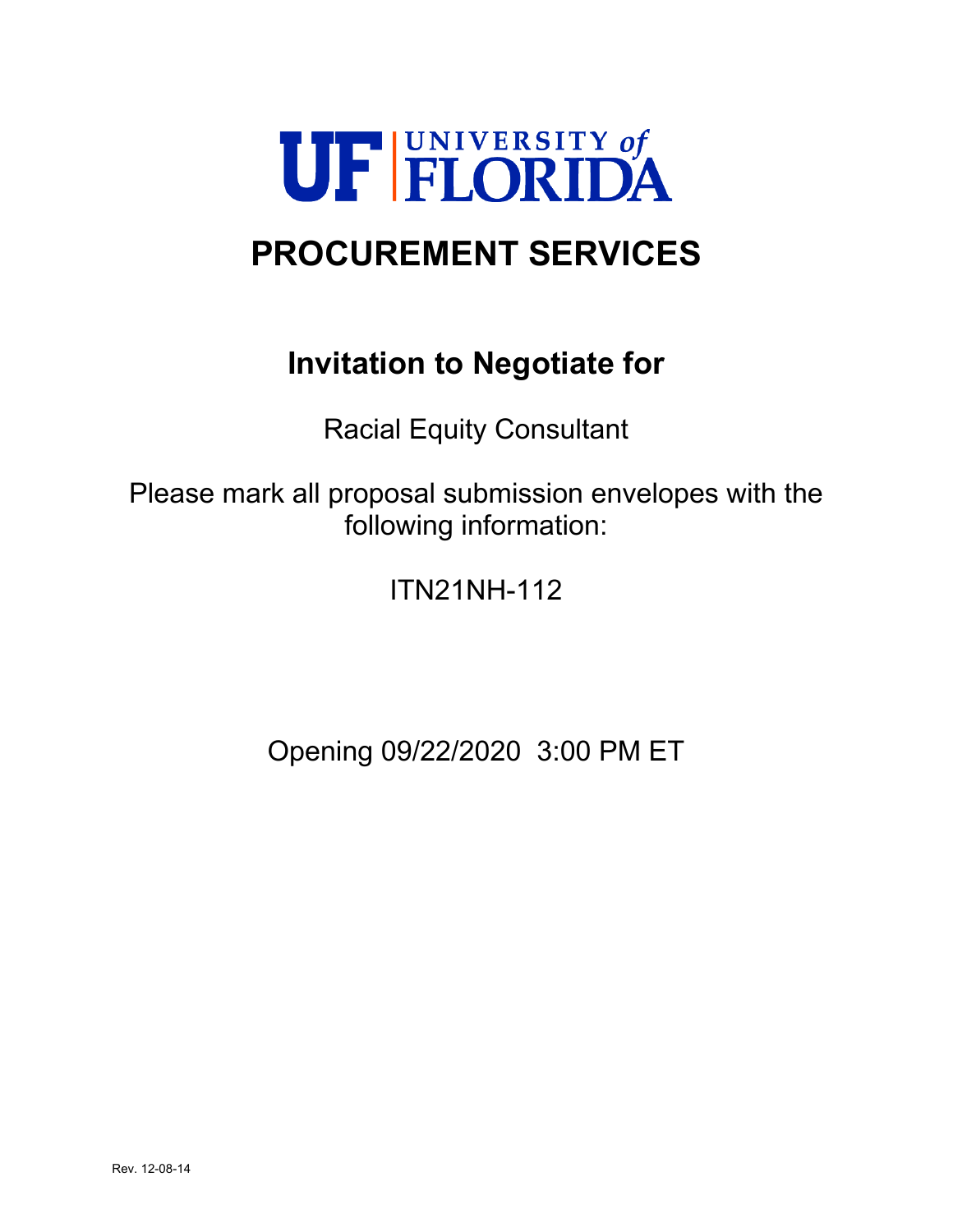# Contents

| 1.0 |            |                                                                              |  |
|-----|------------|------------------------------------------------------------------------------|--|
|     | 1.1        |                                                                              |  |
|     | 1.2        |                                                                              |  |
|     | 1.3        |                                                                              |  |
|     | 1.4        |                                                                              |  |
|     | 1.5        |                                                                              |  |
|     |            |                                                                              |  |
|     |            |                                                                              |  |
| 2.0 |            |                                                                              |  |
|     | 2.1        |                                                                              |  |
|     | 2.2        |                                                                              |  |
|     | 2.3        |                                                                              |  |
|     | 2.4        |                                                                              |  |
|     | 2.5        | Vendor Protest Procedure; Notice of Proposal Protest Bonding Requirement  8  |  |
|     | 2.6        | Contractual Intent/Right to Terminate and Recommence ITN Process 8           |  |
|     | 2.7        |                                                                              |  |
|     | 2.8        |                                                                              |  |
|     | 2.9        |                                                                              |  |
|     | 2.10       | Determination of and Information Concerning Vendor's Qualifications  9       |  |
|     | 2.11       |                                                                              |  |
|     | 2.12       | Rejection of Vendor Counter-offers, Stipulations and Other Exceptions  9     |  |
|     | 2.13       |                                                                              |  |
|     | 2.14       |                                                                              |  |
|     |            |                                                                              |  |
| 3.0 |            |                                                                              |  |
|     |            |                                                                              |  |
|     | 3.1<br>3.2 |                                                                              |  |
|     | 3.3        |                                                                              |  |
|     |            |                                                                              |  |
|     |            |                                                                              |  |
| 4.0 |            |                                                                              |  |
|     | 4.1        |                                                                              |  |
|     | 4.1.1      |                                                                              |  |
|     | 4.1.2      |                                                                              |  |
|     | 4.1.3      |                                                                              |  |
|     | 4.1.4      |                                                                              |  |
|     | 4.1.5      |                                                                              |  |
|     | 4.1.6      |                                                                              |  |
|     | 4.2        |                                                                              |  |
|     | 4.2.1      |                                                                              |  |
|     | 4.2.2      |                                                                              |  |
|     | 4.2.3      | University Provides Information in Good Faith without Liability  13          |  |
|     | 4.2.4      |                                                                              |  |
|     | 4.2.5      | Questions, Communications and Inquires between the University and Vendors 13 |  |
|     | 4.2.6      | Addenda and the University's Response to Communications from Vendor  14      |  |
|     | 4.2.7      |                                                                              |  |
|     | 4.2.8      |                                                                              |  |
|     | 4.2.9      |                                                                              |  |
|     | 4.2.10     |                                                                              |  |
|     | 4.2.11     |                                                                              |  |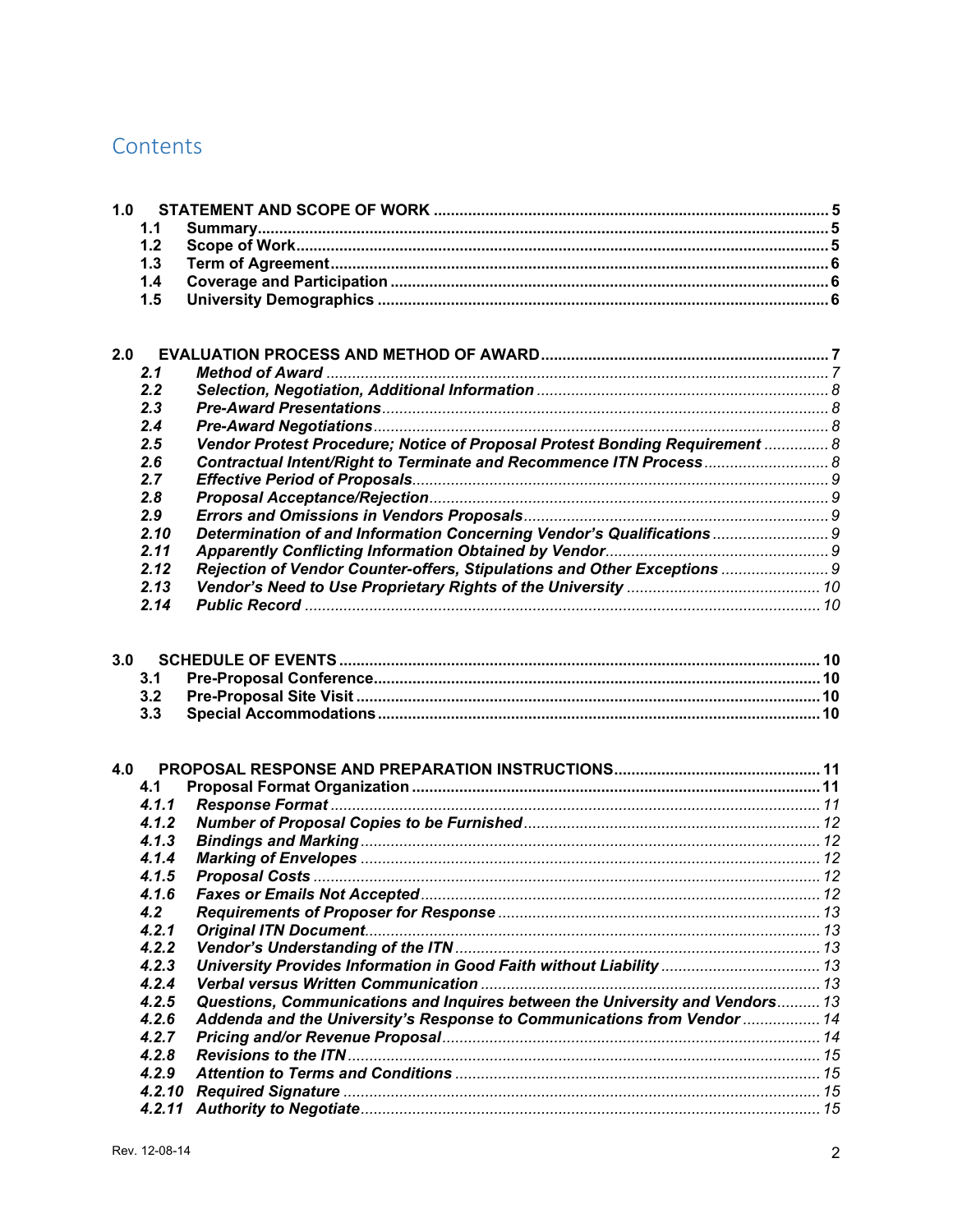| 4.2.13 Improper Business Relationships/Conflict of Interest Prohibited  16        |  |
|-----------------------------------------------------------------------------------|--|
| 4.2.14 Corrections, Changes, and Providing Information on Forms within the ITN 16 |  |
|                                                                                   |  |
|                                                                                   |  |
|                                                                                   |  |
| 4.2.18 University's Right to Use Vendor's Ideas/Proprietary Information 16        |  |
|                                                                                   |  |

| 5.0  |  |
|------|--|
| 5.1  |  |
| 5.2  |  |
| 5.3  |  |
| 5.4  |  |
| 5.5  |  |
| 5.6  |  |
| 5.7  |  |
| 5.8  |  |
| 5.9  |  |
| 5.10 |  |
| 5.11 |  |
| 5.12 |  |
| 5.13 |  |
| 5.14 |  |
| 5.15 |  |
| 5.16 |  |
| 5.17 |  |

| 6.1  |  |
|------|--|
| 6.2  |  |
| 6.3  |  |
| 6.4  |  |
| 6.5  |  |
| 6.6  |  |
| 6.7  |  |
| 6.8  |  |
| 6.9  |  |
| 6.10 |  |
| 6.11 |  |
| 6.12 |  |
| 6.13 |  |
| 6.14 |  |
| 6.15 |  |
| 6.16 |  |
| 6.17 |  |
| 6.18 |  |
| 6.19 |  |
| 6.20 |  |
| 6.21 |  |
| 6.22 |  |
| 6.23 |  |
| 6.24 |  |
| 6.25 |  |
| 6.26 |  |
|      |  |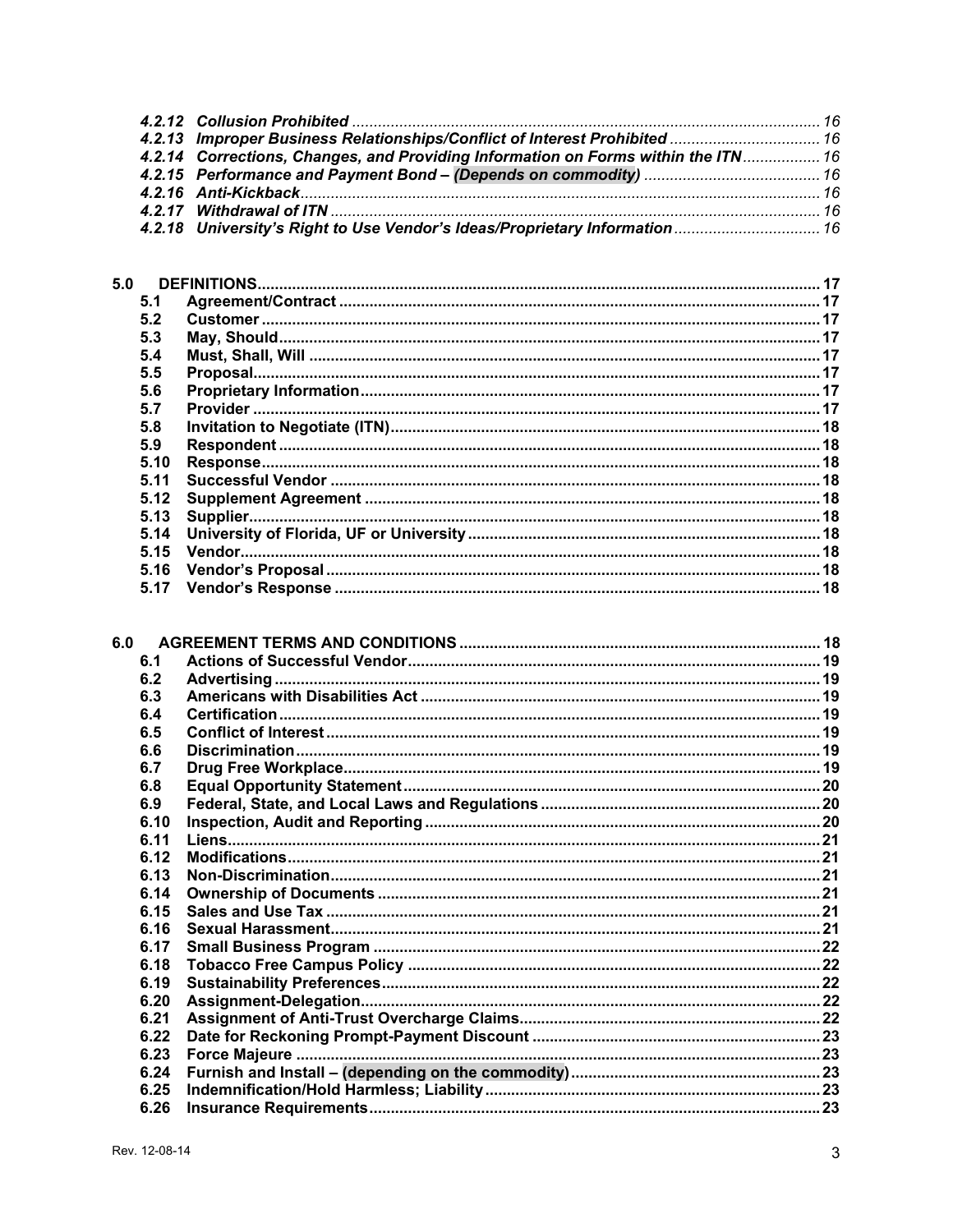| 6.27   |                                                                                |    |
|--------|--------------------------------------------------------------------------------|----|
| 6.28   |                                                                                |    |
| 6.29   |                                                                                |    |
| 6.30   |                                                                                |    |
| 6.31   |                                                                                |    |
| 6.32   | Notice to Vendors of Asbestos-Containing Materials in University Buildings  25 |    |
| 6.33   |                                                                                |    |
| 6.34   |                                                                                |    |
| 6.35   |                                                                                |    |
| 6.36   |                                                                                |    |
| 6.37   |                                                                                |    |
| 6.38   |                                                                                |    |
| 6.39   |                                                                                |    |
| 6.40   |                                                                                |    |
| 6.41   |                                                                                |    |
| 6.42   |                                                                                |    |
| 6.43   |                                                                                |    |
|        |                                                                                |    |
| 6.44   |                                                                                |    |
| 6.45   |                                                                                |    |
| 6.46   |                                                                                |    |
| 6.47   |                                                                                |    |
|        |                                                                                |    |
|        |                                                                                |    |
|        |                                                                                |    |
| 6.47.4 |                                                                                |    |
| 6.47.5 |                                                                                |    |
| 6.47.6 |                                                                                |    |
|        |                                                                                |    |
| 6.47.8 |                                                                                |    |
| 6.48   |                                                                                |    |
| 6.49   |                                                                                |    |
| 6.50   |                                                                                |    |
| 6.51   |                                                                                | 30 |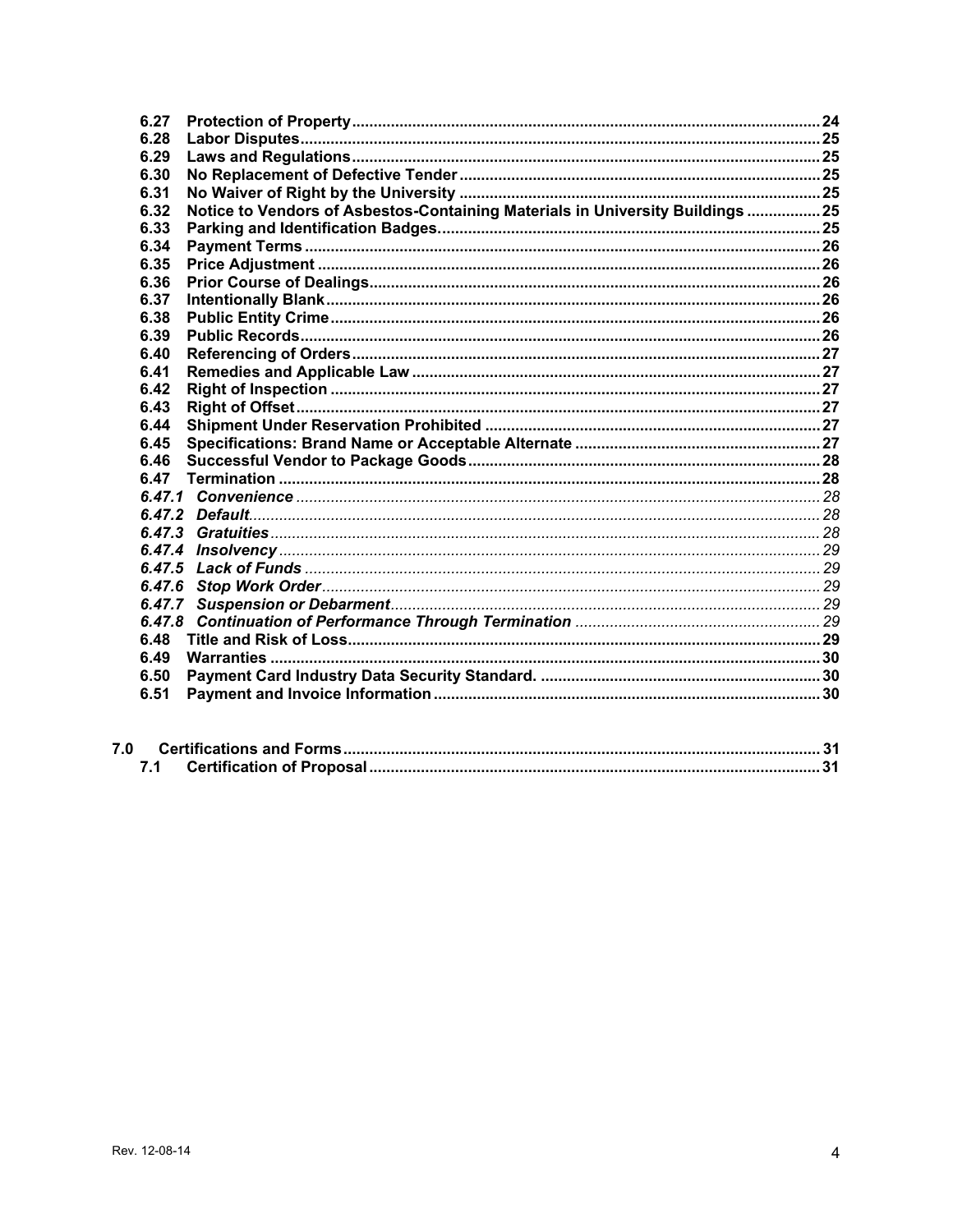# **1.0 STATEMENT AND SCOPE OF WORK**

#### **1.1 Summary**

The University of Florida Lastinger Center seeks to a racial equity professional with deep expertise in racial justice, particularly as it relates to the history and experiences of Black children, students and professionals. The successful respondent will have extensive executive experience in Diversity, Equity, and Inclusion (DEI) and will be engaged to support the Center's goal of serving students and educators. They will have a proven track record of driving organization wide support ranging from enrichment to reform.

The Lastinger Center exists to improve teaching and learning for those who need it the most. In order to best serve students and educators, the Lastinger Center acknowledges a need to take a moment of introspection to assess or fitness to serve and develop specific approaches to improve the operations of the center. As such, we seek DEI consultant to guide our examination of our individual biases and how to acknowledge these biases so that we are best able to serve from a justice based orientation. We seek this DEI consultant's support in assessing our internal structures and how to improve them so that we can more effectively combat systemic racism and determine a path of reconciliation toward more just internal and external practices.

The DEI consultant will work directly with the UF Lastinger Center Director, Dr. Phil Poekert. They will also have access to the Equity Discovery work committee that has collected input from the center associates to inform this scope of work. The Equity Discovery committee engaged associates across the center in structured and informal discussions around racial justice. In addition, the Center's leadership has committed to refocusing efforts to integrate racial justice in their work and began coordinated study including reading and discussing Equity Detour and participating in a Center-wide pending book study.

The UF Lastinger Center seeks guidance from the DEI consultant regarding the most effective approach to reaching the Center's goals of investing in associates' knowledge, skills and abilities (KSAs) to serving learners and educators through a justice based approach. The UF Lastinger Center seeks a DEI consultant to provide support over 18 months with graduated levels of support that positions the center for long-term success in a justice integrated approach to our work. The UF Lastinger Center is open to cadenced audits by the DEI, but welcomes support from a DEI professional who positions the Center for independent success through the development of DEI competencies throughout the leadership and staff.

#### **1.2 Scope of Work**

It is envisioned that the scope of work will be broken down into 4 tasks.

Task 1: Needs Assessment. Assess UF Lastinger Center associates awareness of and readiness toward justice based service. This may involve surveys, focus groups, or other mechanisms for assessing center baseline. Anticipated duration - 3 months.

Task 2: Staff Development. Develop a center wide approach with differentiated opportunities for UF Lastinger Center associates to advance their KSAs in justice framed approaches. This should include a common understanding of critical race theory, common language, and common expectations for associates. This can involve facilitated conversation, online content/resources, and invited speakers. Note that this phase may exceed 6 months for associates as the intention is for differentiated support. Anticipated duration - 6 months.

Task 3: Integration. Develop a practice based approach to integrating justice focused approaches into associate interactions with each other, management of staff, and service to teachers and learners. This phase should be differentiated based on the role(s) individuals serve in at the center. For example, implementation team members will have external, direct contact with partners, content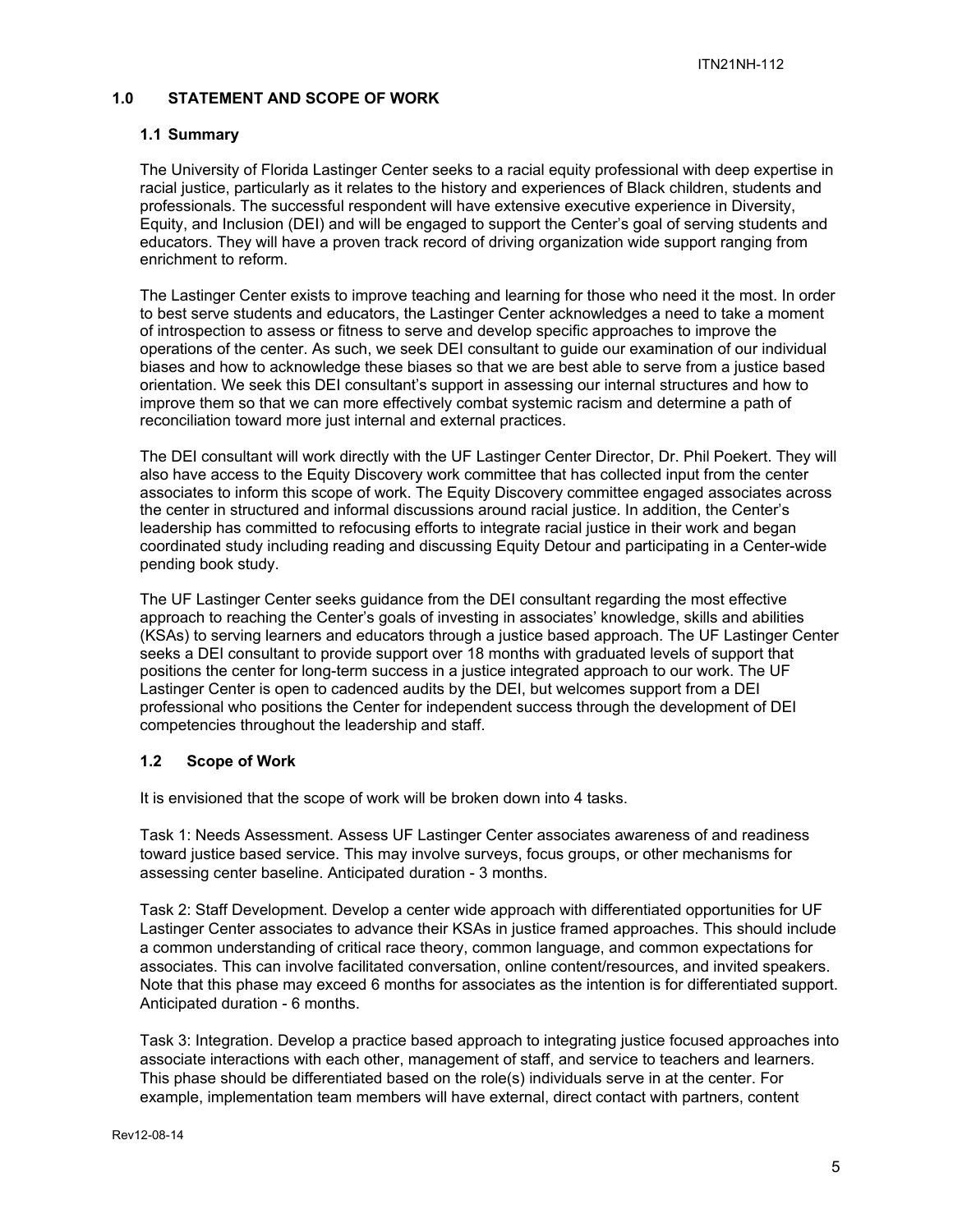developers will be developing products, and managers will be recruiting, hiring and onboarding in partnership with our business services team. Integration of these approaches should be measurable and integrated into our Objectives and Key Results (OKR) goal tracking system. Anticipated duration - 6 months.

Task 4: Conscientiousness. Support the development of an ongoing support plan that allows the Center to retain and further grow anti racist practices and programming. Included in this plan should be mechanisms by which the Center Director, executives, leadership, and associates individually and collaboratively maintain accountability toward continued growth and articulated goals. Anticipated duration - 3 months.

Ongoing Support: Potential of ongoing support throughout the term of the agreement.

# **1.3 Term of Agreement**

The term of this Agreement will be for an initial period of two (2) years, with an option to renew based on satisfactory performance and the written approval of both parties for up to two (2) additional one (1) year periods.

## **1.4 Coverage and Participation**

The intended coverage of this ITN and any Agreement resulting from this solicitation shall be for the use of all Departments at the University of Florida. With the consent and agreement of the Successful Vendor, the other state universities, community colleges, district school boards, other educational institutions, and other governmental agencies, may assess and access an Agreement resulting from this solicitation issued and administered by the University of Florida.

The University reserves the right to add and/or delete elements, or to change any element of the coverage and participation at any time without prior notification and without any liability of any kind or amount.

#### **1.5 University Demographics**

The University of Florida is a major public land-grant research university. The state's oldest, largest, and most comprehensive university, the University of Florida is among the nation's most academically diverse public universities. The University has a long history of established programs in international education, research, and service. It is one of only 17 public land-grant universities nationwide and the only university in Florida belonging to the Association of American Universities. With more than 50,000 students, the University of Florida is now one of the five largest universities in the nation.

The University of Florida has a 2,000-acre campus and more than 900 buildings (including 170 with classrooms and laboratories). The northeast corner of campus is listed as a historic district on the National Register of Historic Places.

The University's extensive capital improvement program has resulted in facilities ideal for 21st century research including the McKnight Brain Institute, the Health Professions, Nursing and Pharmacy Building, the Cancer and Genetics Research Complex, and the Proton Therapy Institute in Jacksonville. Overall, the university's current facilities have a book value of more than \$1 billion and a replacement value of \$2 billion.

Several qualities distinguish UF among today's leading public research universities.

The first is its highly comprehensive breadth on a single campus, facilitating interdisciplinary collaboration among, for example, faculty within the adjacent colleges of journalism, engineering and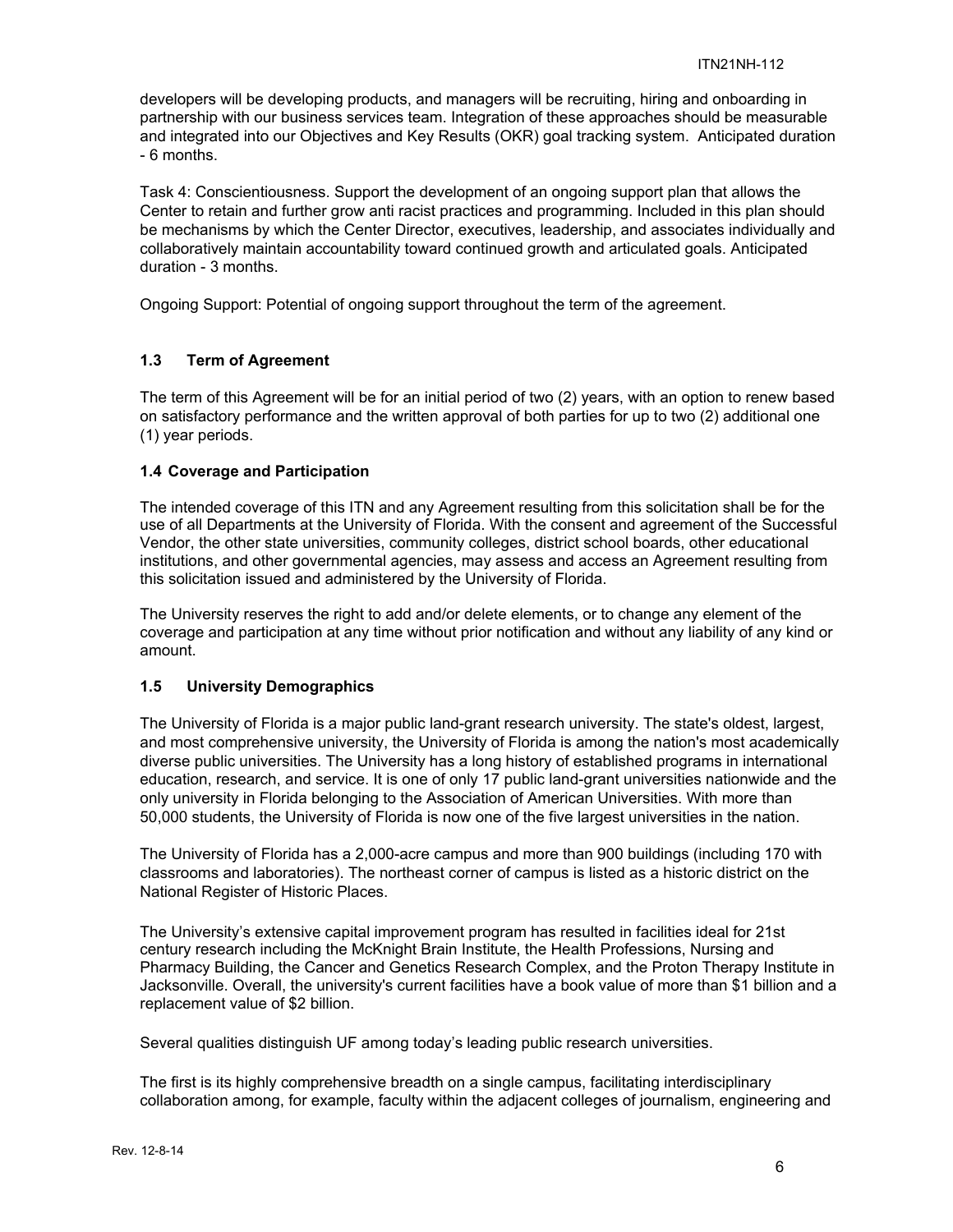medicine. The second is its unwavering support from the state of Florida, which has endorsed UF's drive to become one of the nation's very best public research universities – supporting those efforts since 2013 with hundreds of millions of dollars in additional funding to grow its faculty ranks. UF's

third exceptional quality is its dynamism. Like the state of Florida, now the nation's third- largest and among its fastest-growing, UF is undergoing rapid transformation as it pursues its overarching aspiration "to be a premier university that the state, nation and world look to for leadership."

For any additional information about the University of Florida, please visit the University's web page at: www.ufl.edu.

The Lastinger Center for Learning is an education innovation hub within UF's College of Education focused on creating equitable education systems that improve teaching and learning across early childhood and K-12 education. Specifically, the Center targets kindergarten readiness, 3rd grade reading proficiency, and algebra proficiency as critical milestones in children's educational trajectory that are predictive of success in school and life. The Center works at the nexus of research, practice, and policy to develop sustainable systems that leverage educational technologies and improve the implementation of research-based practices. Housed in one of the nation's elite public research universities, the Center operates as a dynamic, entrepreneurial workplace focused on executing against UF's service mission to strengthen the human condition and improve the quality of life.

For any additional information about the Lastinger Center for Learning, please visit the Lastinger Center for Learning's web page at: www.lastingercenter.com.

# **2.0 EVALUATION PROCESS AND METHOD OF AWARD**

#### **2.1 Method of Award**

The evaluation of each response to this ITN will be based on its overall competence, compliance, format, and organization. The Award shall be made to the responsive and responsible vendor whose proposal is determined to be the most advantageous to the University of Florida, taking into consideration the following evaluation criteria listed below. Pricing may be a criterion. However, the University is under no obligation whatsoever to select as most responsive the proposal that demonstrates the lowest pricing.

The contract will consist of the University's ITN, the proposal with any and all revisions, award letter, purchase order, and the signed agreement between the parties, as stated in that agreement.

Vendors whose proposals are not accepted will be notified after a final selection has been made by public posting of the selected proposer(s). This public posting functions as the rejection of all other proposals. This posting will be made to https://procurement.ufl.edu/vendors/schedule-of-bids/

#### **Evaluation Criteria**

Vendor proposals will be evaluated based upon how well each Vendor's plans meet the University's needs. Specific consideration will be given to the following responses in no particular order or weighting:

Contractor integrity Compliance with public policy Record of past performance/customer references Proven Competency in providing organization wide support in racial equity development Financial offering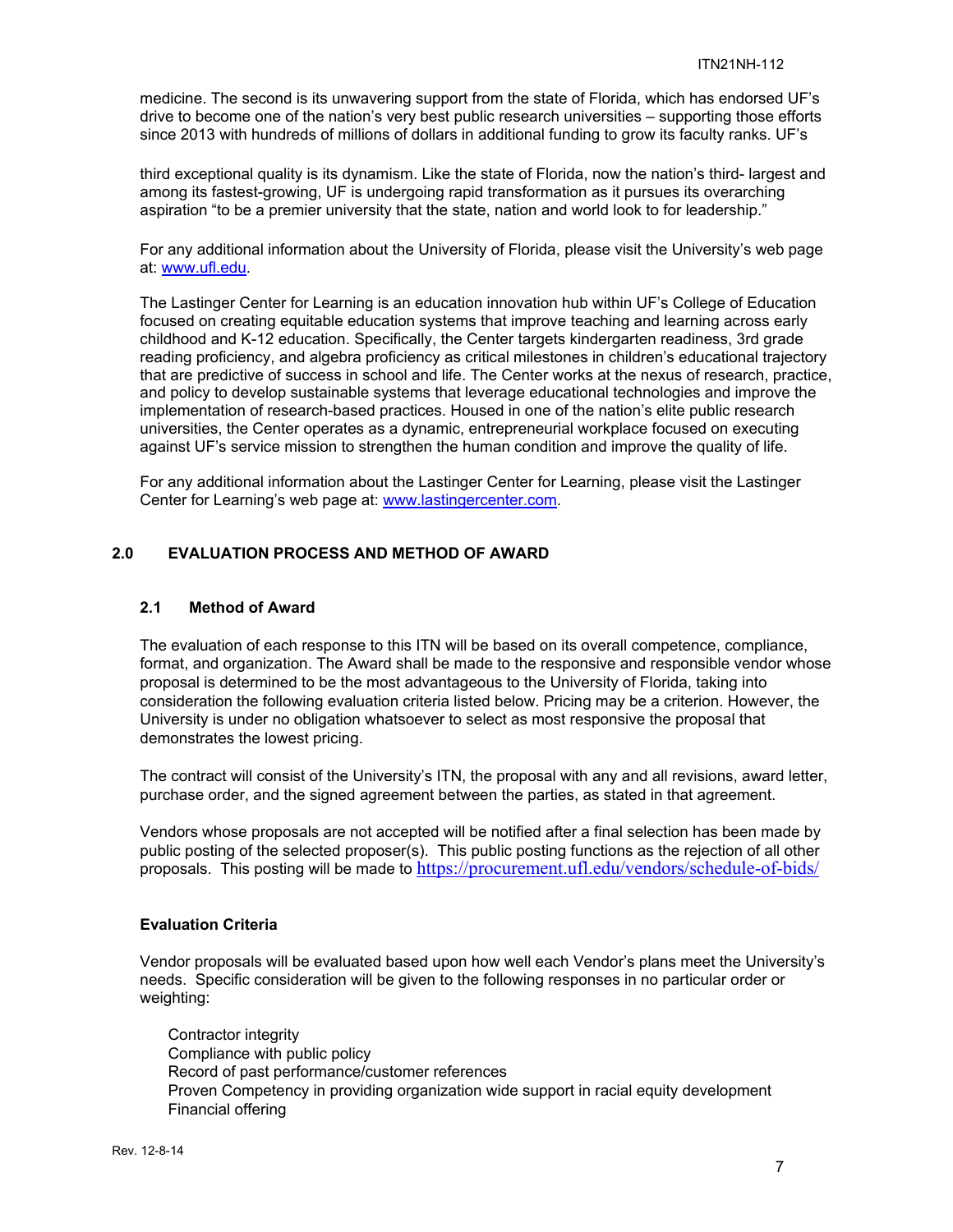Financial resources Technical resources

# **2.2 Selection, Negotiation, Additional Information**

Although the University reserves the right to negotiate with any vendor or vendors to arrive at its final decision and/or to request additional information or clarification on any matter included in the proposal, it also reserves the right to select the most responsive vendor or vendors without further discussion, negotiation, or prior notice. The University may presume that *any proposal is a best-andfinal offer.* 

The University also reserves the right to award to the next highest evaluated, responsive and responsible bidder for any and all groups, subgroups, or items in the event of vendor default, nonperformance, non-compliance or similar issues affecting the University's ability to obtain services at any time throughout the contract period.

## **2.3 Pre-Award Presentations**

The University reserves the right to require presentation from any and all vendors, in which they may be asked to provide or they may provide information in addition to that provided in their proposals.

# **2.4 Pre-Award Negotiations**

The University reserves the right to negotiate prior to award with vendors for purpose of addressing the matters set forth in the following list, which may not be exhaustive.

- Resolving minor difference and typographical errors
- Terms and conditions
- Clarifying necessary details and responsibilities
- Emphasizing important issues and points
- Receiving assurances from vendors
- Obtaining the lowest and best pricing and/or revenue agreement

#### **2.5 Vendor Protest Procedure; Notice of Proposal Protest Bonding Requirement**

Any vendor protest to a University decision or intended decision with regard to this ITN is subject to Florida Board of Governors' (BOG) Regulations 18.002 and 18.003. Any vendor who files an action protesting a decision or intended decision shall post at the time of the filing the formal written protest, a bond, payable to the University of Florida, in an amount equal to the lessor of 10% of the estimated value of the protestor's proposal or 10% of the University's estimated expenditure during the contract term:, or \$10,000. The bond shall be conditioned upon the payment of all costs which may be adjudged against the vendor. In lieu of a bond, the University will accept a cashier's check or money order in the amount of the bond.

# **2.6 Contractual Intent/Right to Terminate and Recommence ITN Process**

The University intends to contract with one or more vendors whose proposal(s) are considered to be in the best interests of the University. However, the University may terminate this ITN process at any time up to notice of award, without prior notice, and without liability of any kind or amount. Further, the University reserves the right to commence one or more subsequent ITN processes seeking the same or similar products or services covered hereunder. In the event of cancellation or termination, the University reserves the right to award the contract to another Offeror, cancel in its entirety, or to request new proposals, whichever is in the best interest of University of Florida.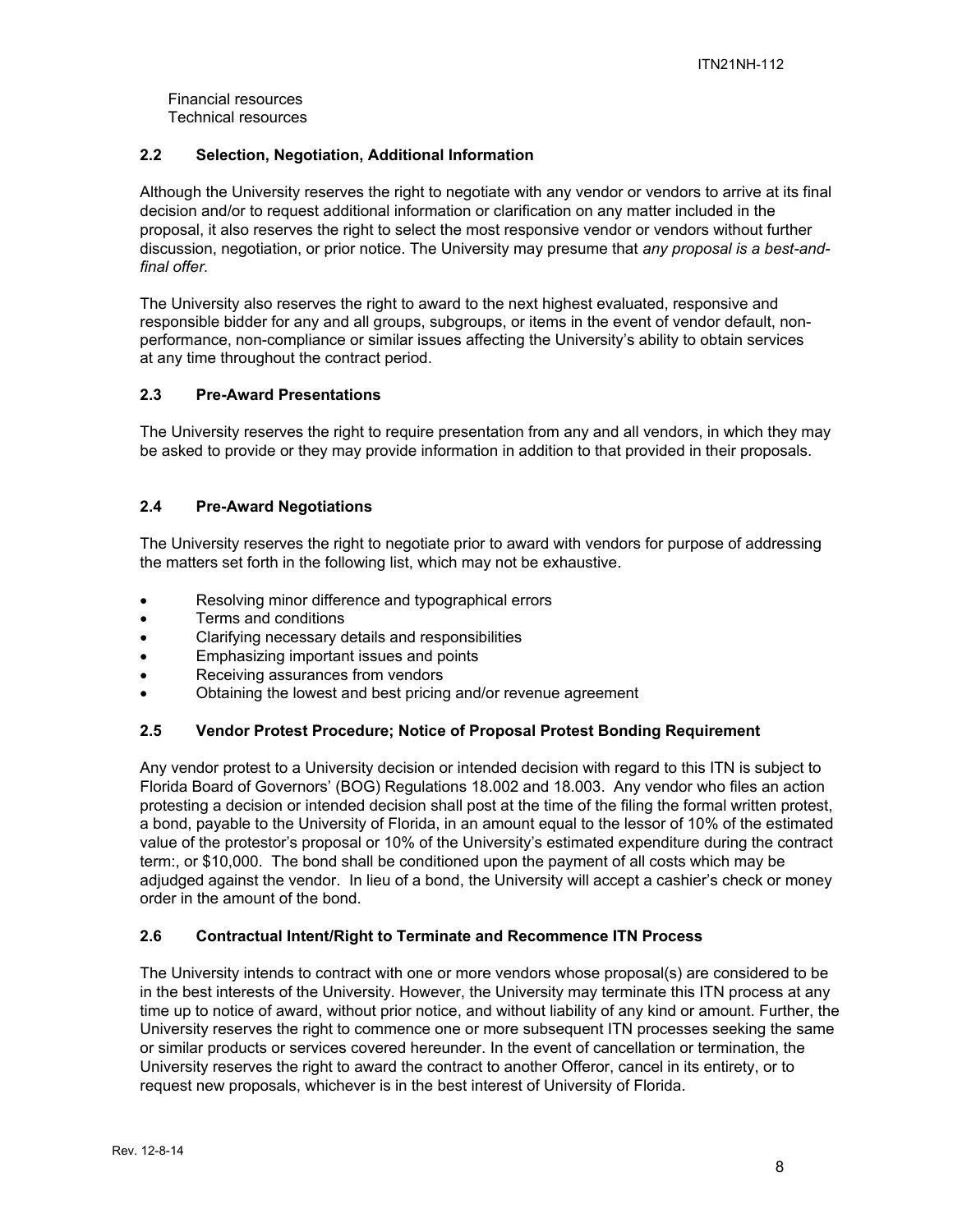# **2.7 Effective Period of Proposals**

Under this ITN, the University shall hold that vendors' responses to this ITN shall remain in effect for a period of ninety (90) days following the closing date, in order to allow time for evaluation, approval, and award of the contract. Any vendor who does not agree to this condition shall specifically communicate in its proposal such disagreement to the University, along with any proposed alternatives. This University may accept or reject such proposed alternatives without further notification or explanation.

# **2.8 Proposal Acceptance/Rejection**

The University reserves the right to reject any or all proposals. Such rejection may be without prior notice and shall be without any liability of any kind or amount to the University. The University shall not accept any proposal that the University deems not to be in its best interests. The University shall reject proposals submitted after the closing date and time.

## **2.9 Errors and Omissions in Vendors Proposals**

The University may accept or reject any vendor's proposal, in part or in its entirety, if such proposal contains errors, omissions, or other problematic information. The University may decide upon the materiality of such errors, omissions, or other problematic information.

## **2.10 Determination of and Information Concerning Vendor's Qualifications**

The University reserves the right to determine whether a vendor has the ability, capacity, and resources necessary to perform in full any contract resulting from this ITN. The University may request from vendors information it deems necessary to evaluate such vendors' qualifications and capacities to deliver the products and/or services sought hereunder. The University may reject any vendor's proposal for which such information has been requested but which the vendor has not provided. Such information may include but is not limited to:

- Financial resources
- Personnel resources
- Physical resources
- Internal financial, operating, quality assurance, and other similar controls and policies
- Resumes of key executives, officers, and other personnel pertinent to the requirements of the ITN
- Customer references
- Disclosures of complaints or pending actions, legal or otherwise, against the vendor
- The University reserves the right to check references with current customers as provided by the vendor and with any customers the University identifies

#### **2.11 Apparently Conflicting Information Obtained by Vendor**

The University is under no obligation whatsoever to honor or observe any information that may apparently conflict with any provision herein, regardless of whether such information is obtained from any office, agent, or employee of the University. Such information shall not affect the vendor's risks or obligations under a contract resulting from this ITN.

# **2.12 Rejection of Vendor Counter-offers, Stipulations and Other Exceptions**

Any vendor exception, stipulation, counter-offer, requirement, and/or other alternative term or condition shall be considered rejected unless specifically accepted in writing by the University and thereafter incorporated into any contract resulting from this ITN.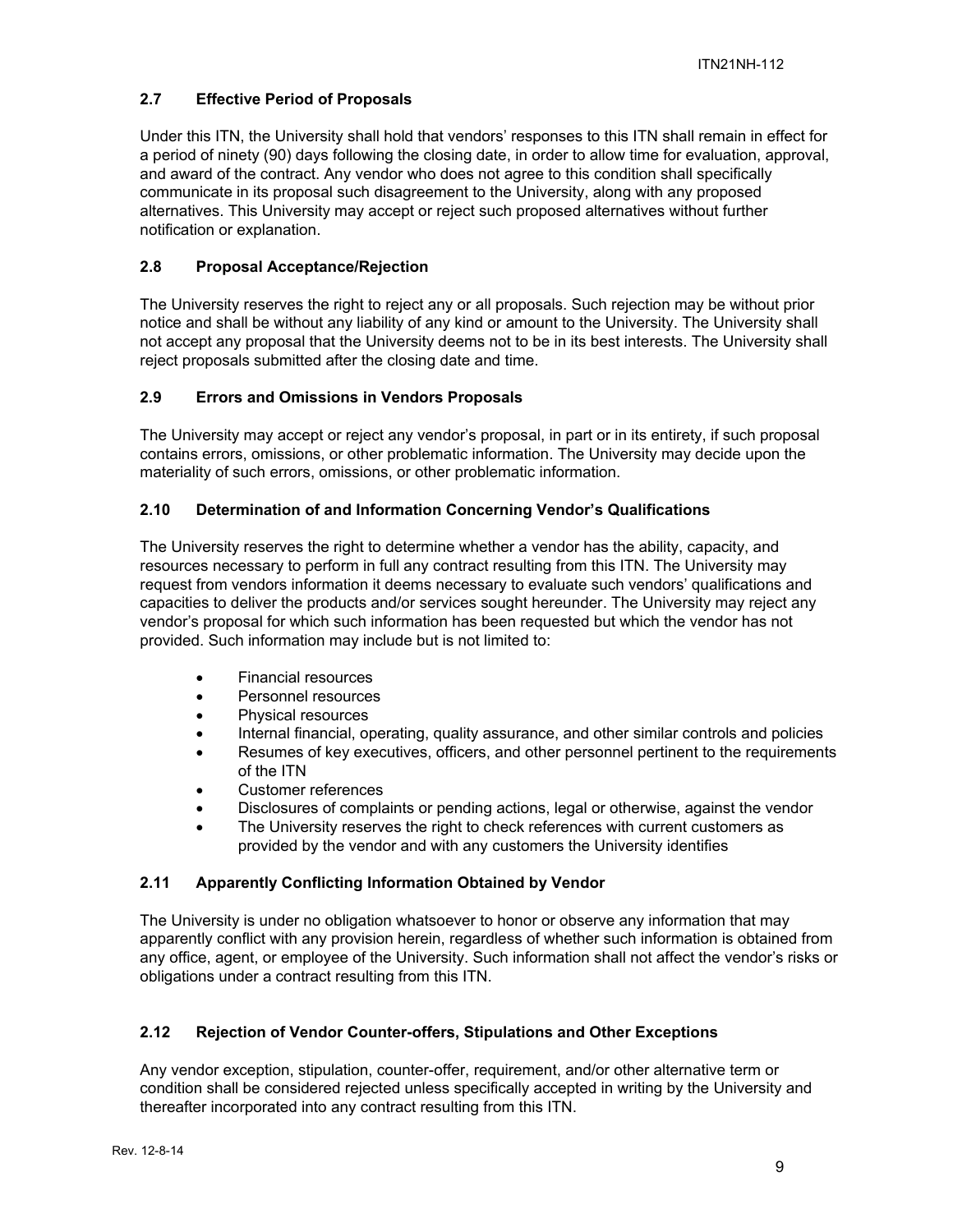# **2.13 Vendor's Need to Use Proprietary Rights of the University**

All information proprietary to the University and disclosed by the University to any vendor shall be held in confidence by the vendor and shall be used only for purposes of the vendor's performance under any contract resulting from this ITN.

## **2.14 Public Record**

On the earlier of (i) the time the University provides notice of a decision or intended decision, or (ii) 30 days after the final competitive sealed proposals are all opened, whichever occurs earlier, vendor proposals may be disclosed as public record.

## **3.0 SCHEDULE OF EVENTS**

The following is the tentative schedule that will apply to this ITN, but may change in accordance with the University's needs.

08/21/2020 Issuance of ITN 09/01/2020 –5:30 PM ET Technical Questions/Inquiries Due 09/08/2020 Reponses to Inquires posted October 2020 Commence Service

ITN Closes/Opening of Proposals

## **3.1 Pre-Proposal Conference**

No pre-proposal conference has been scheduled for this solicitation.

The purpose of the conference is to provide for questions and answers regarding terms, conditions, or specifications of the ITN. Answers to any questions that might arise will be in the form of Addenda to the Invitation to Negotiate prior to the proposal opening. All such revisions must be acknowledged by signature and returned with the proposal.

The Procurement Staff may choose to call for additional pre-proposal conference(s) if, in the sole judgment of the Procurement Staff, there is a need for such conference(s) in order to promote competition.

# **3.2 Pre-Proposal Site Visit**

A pre-proposal site visit is not scheduled for this solicitation. A pre-proposal site visit may be held for vendors who intend to respond to this ITN. The purpose of the site visit is to acquaint the vendors with the conditions under which the work must be performed. The University will not be responsible for additional compensation if the vendor does not acquaint themselves with all the available conditions and information nor shall it relieve the vendor from any responsibility for properly performing the work.

#### **3.3 Special Accommodations**

If special accommodations are needed in order to attend a pre-proposal meeting or a proposal opening, contact Nicola Heredia or email at nheredia@ufl.edu three (3) business days prior to preproposal meeting or proposal opening.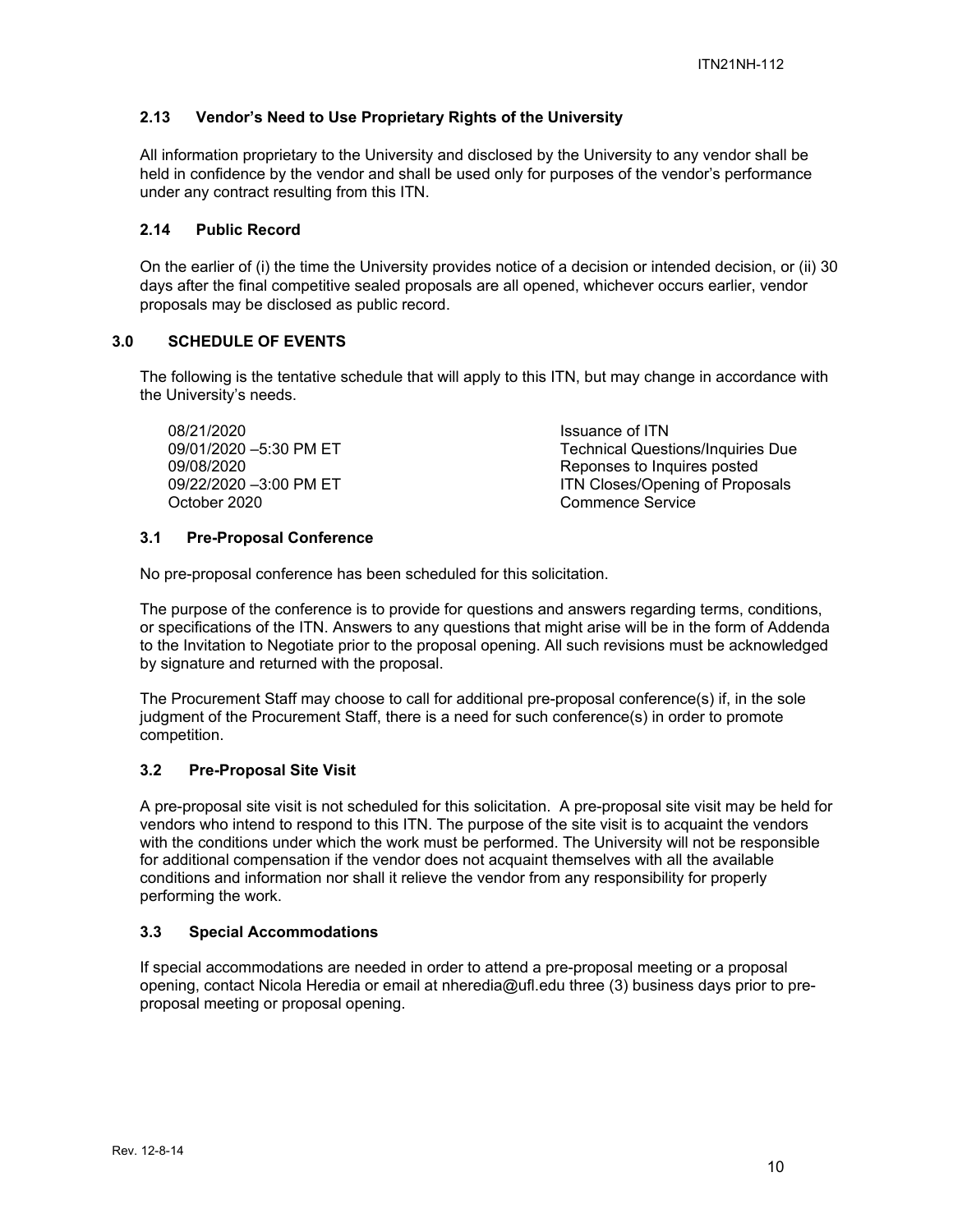#### **4.0 PROPOSAL RESPONSE AND PREPARATION INSTRUCTIONS**

# Proposals must be delivered sealed to: University of Florida Procurement Services 971 Elmore Drive Gainesville, FL 32611-5250 on or prior to **09/22/2020 3:00 PM**. ITN21NH-112

# **The above address is a valid campus address for any courier service.**

It is the vendor's responsibility to assure that the proposal is delivered at the proper time and place of the proposal opening. Proposals which for any reason are not so delivered will not be considered. The University shall not accept proposals received by facsimile or email. The University shall, at the specified closing date and time, open all proposals that are otherwise in order. The University will allow interested parties to attend such opening for purposes of identifying which vendors have responded. The University will make no immediate decision at such time, and there will be no disclosure of any information contained in any proposal until the earlier of (i) the time University provides notice of a decision or intended decision, or (ii) 30 days after the final competitive sealed proposals are all opened, whichever occurs earlier, at which time the vendor proposals become public record. When multiple solicitations have been scheduled to open at the same date and time, the University will open solicitations that have interested individuals present in sequential order by solicitation number. The University will hold unopened any proposals received after the closing date and time, and will not consider such proposals. The University reserves the right to retain or dispose of such proposals at its discretion; however, the University may return such proposals to their related vendors, but only at such vendor's request and at no cost or expense whatsoever to the University.

If only one proposal is received, Procurement may delay the opening in order to determine why other vendors did not respond and to encourage other vendors to respond.

#### **4.1 Proposal Format Organization**

Original proposal and all copies must be on 8-½ x11 text weight paper, double-sided, using binding tabs that will facilitate the distribution and evaluation of the proposals. Proposals should be printed when possible on paper containing a high level of post-consumer recycle content. Proposals should conform to the tabbed format below as well as the requirements of sections 4.1.2, 4.1.3 and 4.1.4.

#### **4.1.1 Response Format**

- Submit one (1) copy of the initial response on PC compatible media (CD/DVD or USB flash drive), preferably in Word® and/or Excel®. The original response must contain the original manual signature of the authorized person signing the proposal, and the electronic copy of the proposal.
- The outer carton of the response must display clearly and conspicuously the following identifying information, The ITN number, name and due date and is sealed; submit one (1) original and one (1) copy of the vendor's proposal in hard copy form.
- The offer's response must include the information and required submittals described, tabbed and numbered as shown below, with all information appearing in the Tab in which it was requested.
- Questions and requests for information may not be rearranged, regrouped, or divided in any way.
- All information and required submittals requested MUST BE in hardcopy and included in your written response.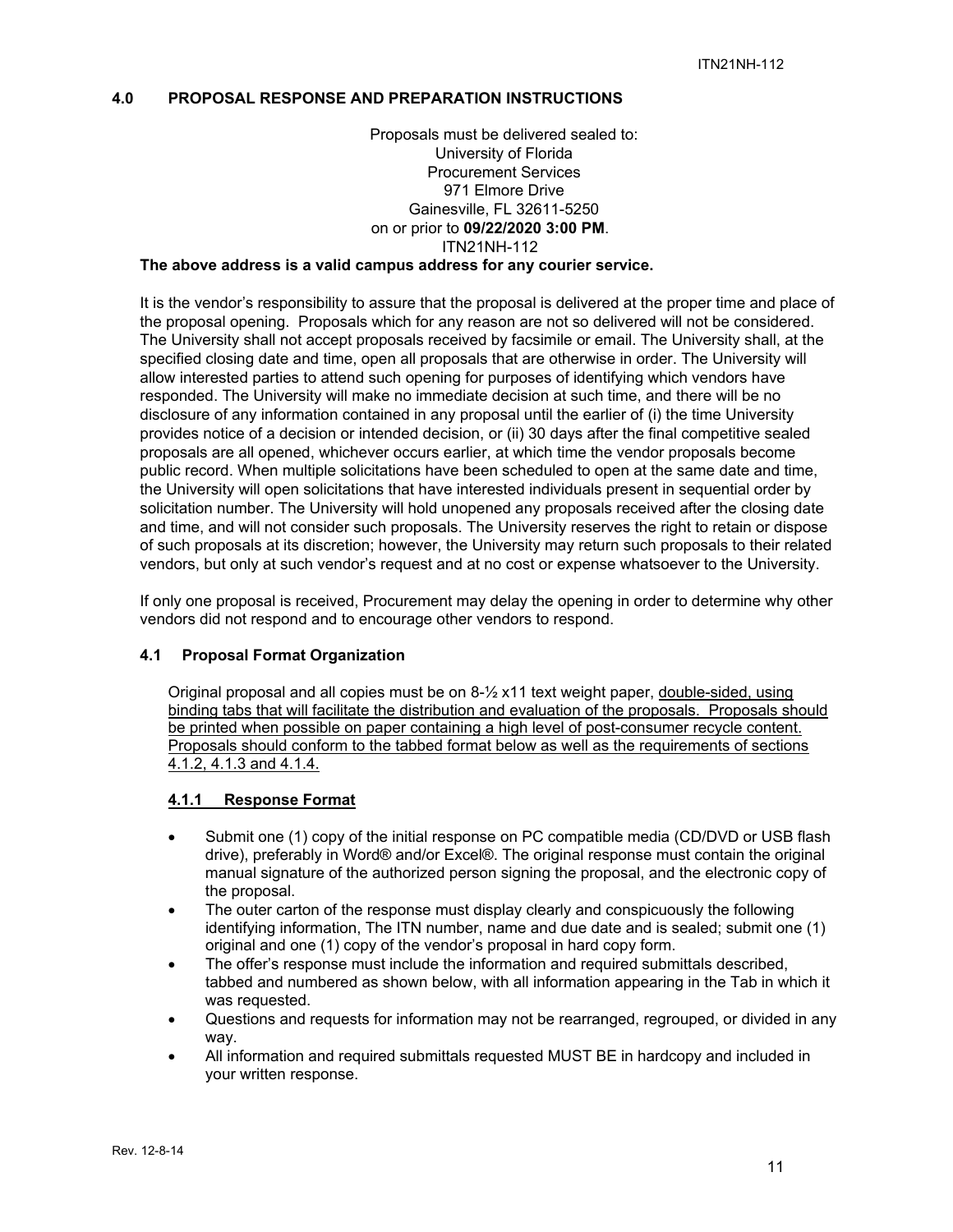# *Failure to adhere to this condition may cause your response to be rejected without further evaluation.*

- Information submitted that is not requested by the University may be considered to be supplemental, not subject to evaluation by the committee members.
- If there is any information or required submittals which due to size or binding cannot be incorporated following the proper tab, the vendor must provide information following the numbered tab, telling the evaluator where the information can be found in the response.
- Tabular / Paginated Format:
- o **Tab 1**: Completed and signed Certification of Proposal form, and/or signed and completed acknowledgement forms for any addenda issued.
- o **Tab 2**: A one to two page executive summary of the vendor's proposal, including brief descriptions of the company's expertise procuring a contract the size and scope described in the ITN, and how the vendor plans to address the University's requirements.
- o **Tab 3**: Contact name(s) and title(s) of the individual(s) responsible for the company's proposal and negotiation during this ITN process. Please include the Organizational chart beginning with your account management team through CEO of your company
- o **Tab 5**: A listing of the company projects/customers similar in size and scope to the services described in the ITN, both current and past customers. This list must include the name, address, telephone, and email address of the client contract administrator.
- o **Tab 6**: Please describe the process of producing "best value" for University and its users, through creative marketing, small business & diversity programs, "green" initiatives, and/or other programs.
- o **Tab 7:** Please provide pricing for this project and a proposed hourly rate for any additional future (related) work and describe any financial considerations and flexibility of the vendor.

# **4.1.2 Number of Proposal Copies to be Furnished**

Vendors are to submit one (1) original, of the initial response on PC compatible media (CD/DVD or USB flash drive), preferably in Word® and or / Excel® marked "Original", and one (1) copy, each marked "Copy".

# **4.1.3 Bindings and Marking**

Vendors shall ensure that the original and each copy are individually bound. When submitting more than one (1) proposal, vendors shall ensure that units are clearly marked; for example, as "Original of Proposal One", "Copy One of Proposal One", "Original of Proposal Two", "Copy One of Proposal Two", and so on.

# **4.1.4 Marking of Envelopes**

Vendors shall ensure that the outer carton of the response must display clearly and conspicuously the following identifying information: ITN #: ITN21NH-112 Opening date and time: 09/22/2020 3:00 PM

# **4.1.5 Proposal Costs**

The University is not liable in any manner or to any extent for any cost or expense incurred by any vendor in the preparation, submission, presentation, or any other action connected with proposing or otherwise responding to this ITN. Such exemption from liability applies whether such costs are incurred directly by the vendor or indirectly through the vendor's agents, employees, assigns or others, whether related or not to the vendor.

# **4.1.6 Faxes or Emails Not Accepted**

The University shall not accept proposals received by fax or email.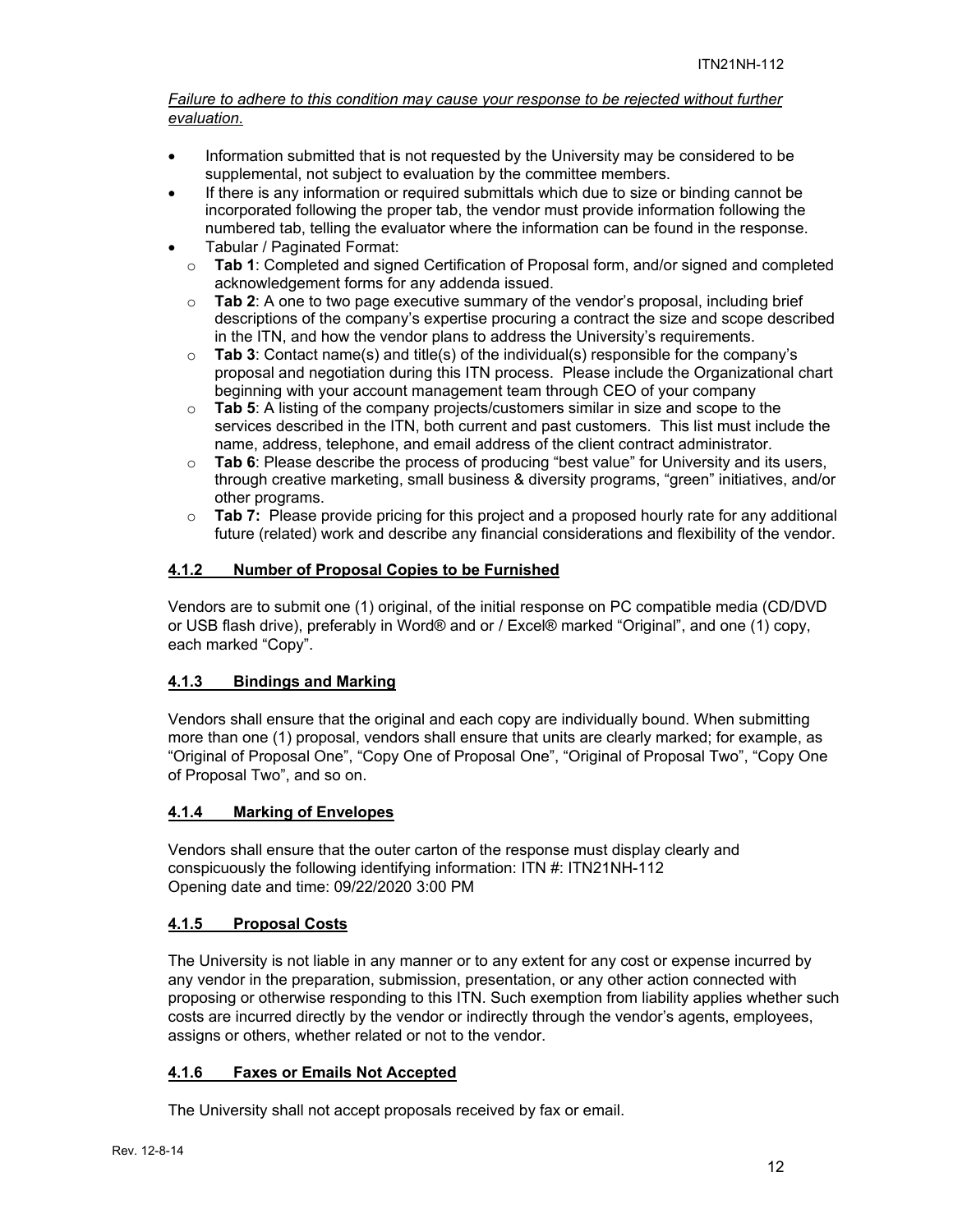# **4.2 Requirements of Proposer for Response**

# **4.2.1 Original ITN Document**

Procurement Services shall retain the ITN, and all related terms and conditions, exhibits and other attachments, in original form in an archival copy. Any modification of these, in the vendor's submission, is grounds for immediate disqualification.

# **4.2.2 Vendor's Understanding of the ITN**

In responding to this ITN, the vendor accepts the responsibility fully to understand the ITN in its entirety, and in detail, including making any inquiries to the University as necessary to gain such understanding. The University reserves the right to disqualify any vendor who demonstrates less than such understanding. Further, the University reserves the right to determine, at its sole discretion, whether the vendor has demonstrated such understanding. Related to this, the University's right extends to cancellation of award if award has been made. Such disqualification and/or cancellation shall be at no fault, cost or liability whatsoever to the University.

#### **4.2.3 University Provides Information in Good Faith without Liability**

All information provided by the University in this ITN is offered in good faith. Individual items are subject to change at any time. The University makes no certification that any item is without error. The University is not responsible or liable for any use of the information, or for any claims attempted to be asserted there from.

#### **4.2.4 Verbal versus Written Communication**

Verbal communication shall not be effective unless formally confirmed in writing by the specified University Procurement staff in charge of managing this ITN's process. In no case shall verbal communication override written communication.

#### **4.2.5 Questions, Communications and Inquires between the University and Vendors**

Vendor inquiries, questions and requests for clarification related to this ITN are to be directed, in writing, to:

> University of Florida Procurement Services 971 Elmore Drive Gainesville, FL 32611-5250

Attn: Nicola Heredia Telephone Number: 352-294-1155 Email: nheredia@ufl.edu

Applicable terms and conditions herein shall govern communications and inquiries between the University and vendors, as they relate to this ITN.

**Informal communications** shall include, but are not limited to, requests from/to vendors or vendors' representatives of any kind or capacity, to/from any University employee or representative of any kind or capacity, with the exception of Procurement Services, for information, comments, speculation, etc. Inquiries for clarifications and information that will not require addenda may be submitted verbally to the Procurement Staff named, above, at any time.

**Formal communications** shall include but are not limited to the following.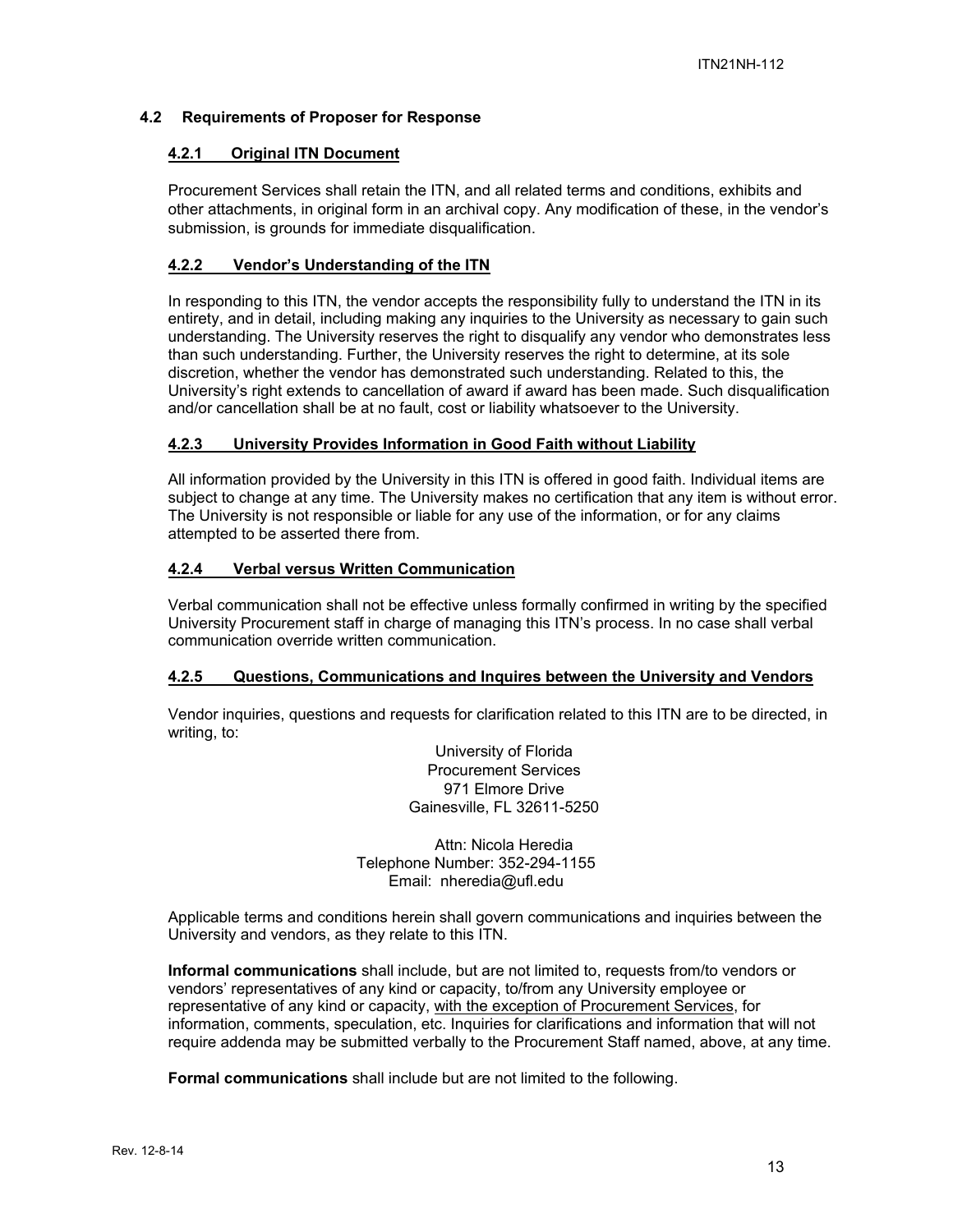Questions concerning this ITN must be submitted in writing, and be received prior to 09/01/2020 5:30 PM/ET.

 Errors and omissions in this ITN and enhancements. Vendors shall bring to the University's attention any discrepancies, errors, or omissions that may exist within this ITN. Vendors shall recommend to the University any enhancements in respect to this ITN, which might be in the University's best interests. These must be submitted in writing and be received prior to 09/01/2020 5:30 PM/ET.

• Inquiries about technical interpretations must be submitted in writing, and be received prior to 09/01/2020 5:30 PM ET.

• Inquiries for clarifications/information that will not require addenda may be submitted verbally to the Procurement Staff named above at any time during this process.

- Verbal and/or written presentations and pre-award proposals under this ITN.
- Addenda to this ITN.

Informal communications shall cease on the date of distribution of this ITN and formal communications shall commence. On the date that the University completes the award process for this ITN and executes the resulting contract with the successful Vendor, informal communications may resume and formal communications must cease.

## **4.2.6 Addenda and the University's Response to Communications from Vendor**

The University will make a good-faith effort to provide a written response to each question or request for clarification that requires addenda within five (5) University business days.

#### *All addenda will be posted to our web site only:*

https://procurement.ufl.edu/vendors/schedule-of-bids/

#### *Vendors who want the addenda supplied to them in another form must notify the Procurement Staff listed in Section 4.2.5 above of that request. Otherwise, it will be the vendor's responsibility to check the web site for any additional information and addenda concerning this ITN.*

The University will not respond to any questions/requests for clarification that require addenda, if received by the University after **09/01/2020 5:30 PM ET**.

#### **4.2.7 Pricing and/or Revenue Proposal**

Vendors shall indicate pricing and/or revenue offers in the appropriate spaces and/or areas provided in this ITN. Vendors shall ensure that any departure from this condition results in an offer that is clearly cross-referenced to the applicable sections within this ITN. For any material departure from this condition, vendors shall provide clear and unambiguous explanations how the departure relates in detail to the applicable sections within this ITN. If the vendor responds with an "All or None" proposal, it shall be clearly and unambiguously marked as such.

The University may presume and hold as the vendor's final offer all pricing and/or revenue offerings, whether stated as amounts or percentages, and/or whether or not offered on an all-ornone basis, if not specified by the vendor. The University may accept or reject in part or entirely the vendor's pricing and/or revenue offerings when such offerings are not on an all-or-none basis. The University prohibits the changing of pricing and/or revenue proposals after the ITN closing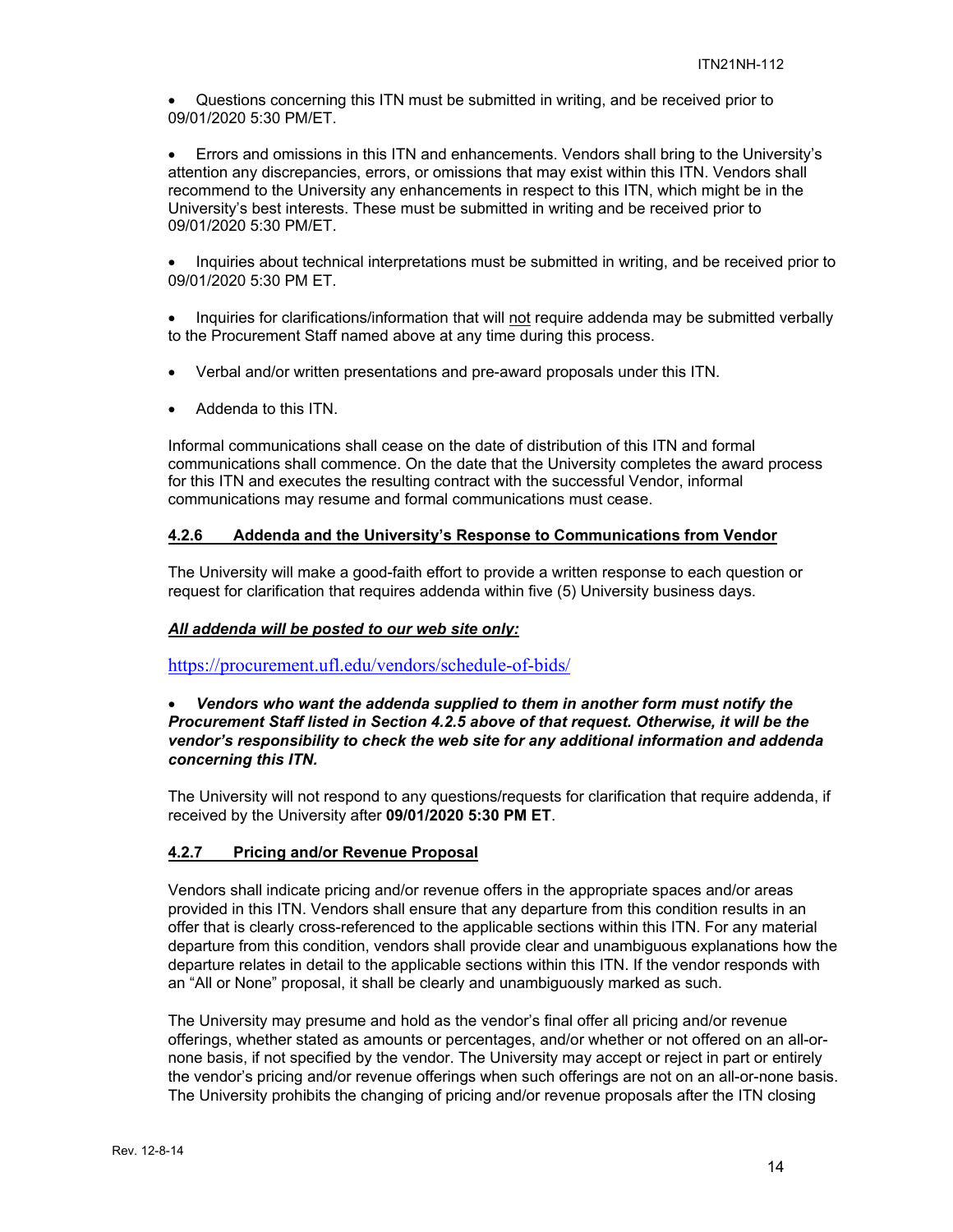date and time. Unless otherwise specifically proposed by the vendor, the University reserves the right to hold such pricing and/or revenue proposal as effective for the entire intended contract term. The University may prescribe the manner and method by which pricing and/or revenue offerings shall be communicated in the vendor's proposal. The University may reject any proposal in which the pricing and/or revenue offering does not conform to such prescribed manner and method.

# **4.2.8 Revisions to the ITN**

The University may revise any part of this ITN for any reason by issuing addenda. The University will communicate additional information and addenda to this ITN by posting them on our web site.

## https://procurement.ufl.edu/vendors/schedule-of-bids/

#### **Vendors that want the revisions supplied to them in another way must notify the Procurement Staff listed in this document of that request. Otherwise, it will be the vendor's responsibility to check the web site for any additional information and addenda concerning this ITN.**

Vendors are responsible for the information contained in such addenda, whether or not they acknowledge receipt. The University is under no obligation to communicate such addenda to vendors who notify the University that they will not be responding this ITN. The University may determine whether an addendum will be considered as part of this ITN and/or as part of any contract resulting there from. The University shall reject vendors' responses to addenda if such responses are received after the ITN closing date and time.

# **4.2.9 Attention to Terms and Conditions**

Vendors are cautioned to thoroughly understand and comply with all matters covered under the Terms and Conditions section of this ITN. The successful Vendor is expected to enter into a form of agreement. The University agreement terms and conditions included in this ITN are intended to be incorporated into this agreement. PROPOSALS THAT ARE CONTINGENT UPON ANY CHANGES TO THESE TERMS AND CONDITIONS MAY BE DEEMED TO BE NON-RESPONSIVE AND MAY BE REJECTED (within the University's sole discretion).

#### **4.2.10 Required Signature**

The University may reject any vendors' response if it is not signed as indicated and/or required by the areas, spaces, or forms provided within this ITN.

# **4.2.11 Authority to Negotiate**

Representatives of the vendor(s) selected to participate in oral negotiation(s) shall be first required to submit written authorization from the company CEO or CFO attesting to the fact that the company's lead negotiator is authorized to bind the company to the terms and conditions agreed to during negotiations and as contained in the vendor's best and final offer. The provision of such authorization shall be a prerequisite to continuation in the ITN process. The University shall not enter into extensive contract negotiations with the selected vendor(s) after the negotiation process has been completed. If the University determines that a company awarded a contract based on this ITN does not honor all aspects of the agreement reached during the negotiations in the best and final offer, the University reserves the right to immediately cancel the award, and to place the company on the University's suspended vendor list.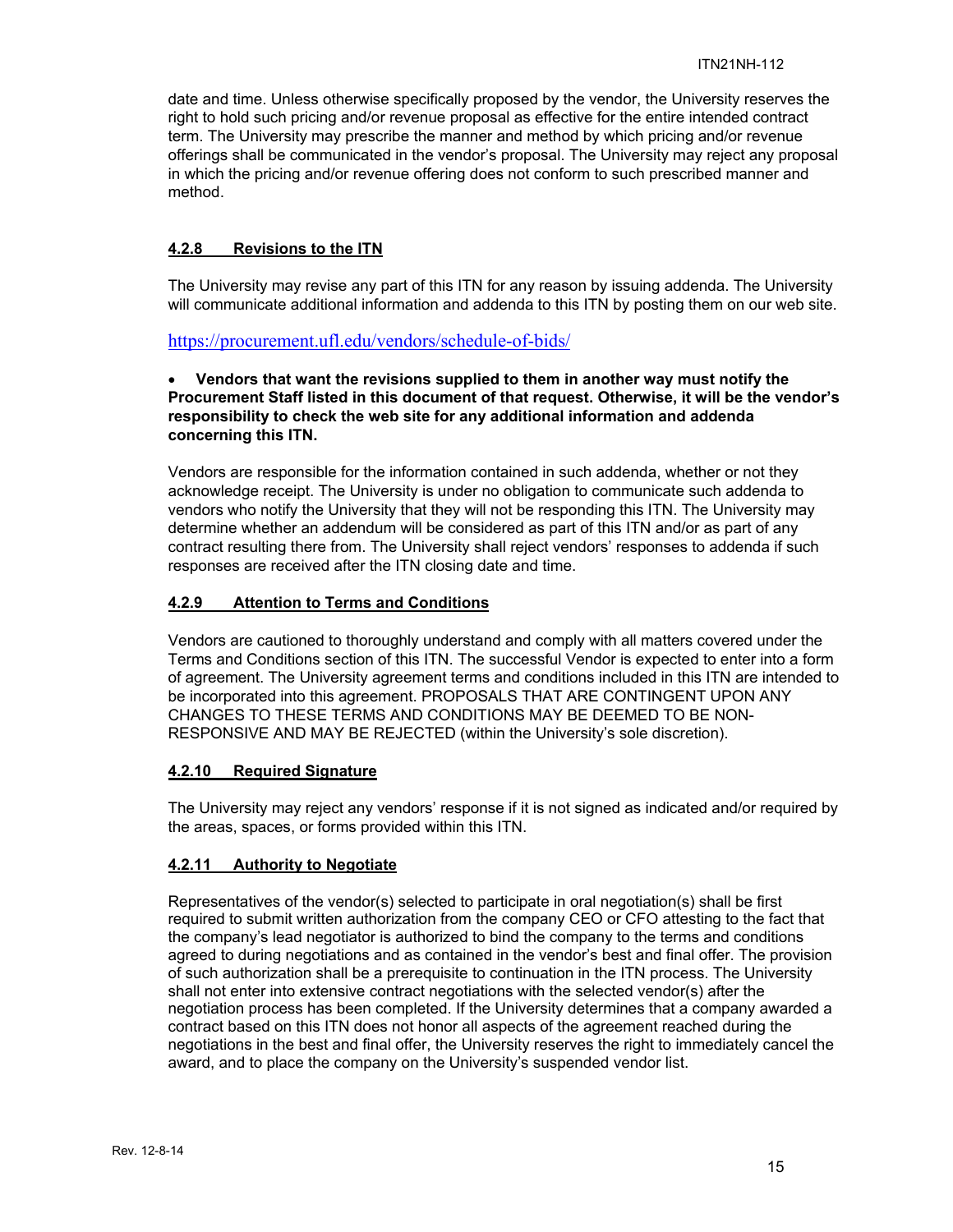Company negotiators must enter the negotiations prepared to speak on behalf of the vendor's company. The University reserves the right to immediately terminate negotiations with any company whose representatives are not empowered to, or who will not, make decisions during the negotiation session. Vendors are reminded that the University may elect not to solicit a best and final offer from any company whose representative(s) have been unable or unwilling to commit to decisions reached during the verbal negotiation process.

# **4.2.12 Collusion Prohibited**

In connection with this ITN, vendor collusion with other vendors or employees thereof, or with any employee of the University, is prohibited and may result in vendor disqualification and/or cancellation of award. Any attempt by the vendor, whether successful or not, to subvert or skirt the principles of open and fair competition may result in vendor disqualification and/or cancellation of award. Such disqualification and/or cancellation shall be at no fault or liability whatsoever to the University.

## **4.2.13 Improper Business Relationships/Conflict of Interest Prohibited**

In connection with this ITN, each vendor shall ensure that no improper, unethical, or illegal relationships or conflict of interest exists between or among the vendor, the University, and any other party to this ITN. The University reserves the right to determine the materiality of such relationships, when discovered or disclosed, whether intended or not; and to decide whether or not vendor disqualification and/or cancellation of award shall result. Such disqualification and/or cancellation shall be at no fault or liability whatsoever to the University.

# **4.2.14 Corrections, Changes, and Providing Information on Forms within the ITN**

Vendors shall ensure that an authorized individual initials each correction using pen and ink. Vendors shall use pen and ink or typewriter in providing information directly on pages, or copies thereof, contained within this ITN.

# **4.2.15 Performance and Payment Bond – Not Applicable**

# **4.2.16 Anti-Kickback**

In compliance with FAR 52.203-7, the University has in place and follows procedures designed to prevent and detect violations of the Anti-Kickback Act of 1986 in its operations and direct business relationships.

#### **4.2.17 Withdrawal of ITN**

Vendors may withdraw their proposals any time prior to the ITN closing date. Vendors may request to withdraw their proposals after the ITN closing date and time prior to selection and notice of award. The University shall have sole authority to grant or deny such a request. In the event the University grants such a request, it may withhold issuing future ITN's to such vendors.

# **4.2.18 University's Right to Use Vendor's Ideas/Proprietary Information**

**If the vendor needs to submit proprietary information with the proposal, the vendor shall ensure that it is enclosed in a separate envelope from the proposal and that it is clearly designated and conspicuously labeled as such.** Vendors who submit responses with information noted as proprietary may be asked to substantiate why the information is proprietary or is otherwise exempt from a public records request under Florida Law.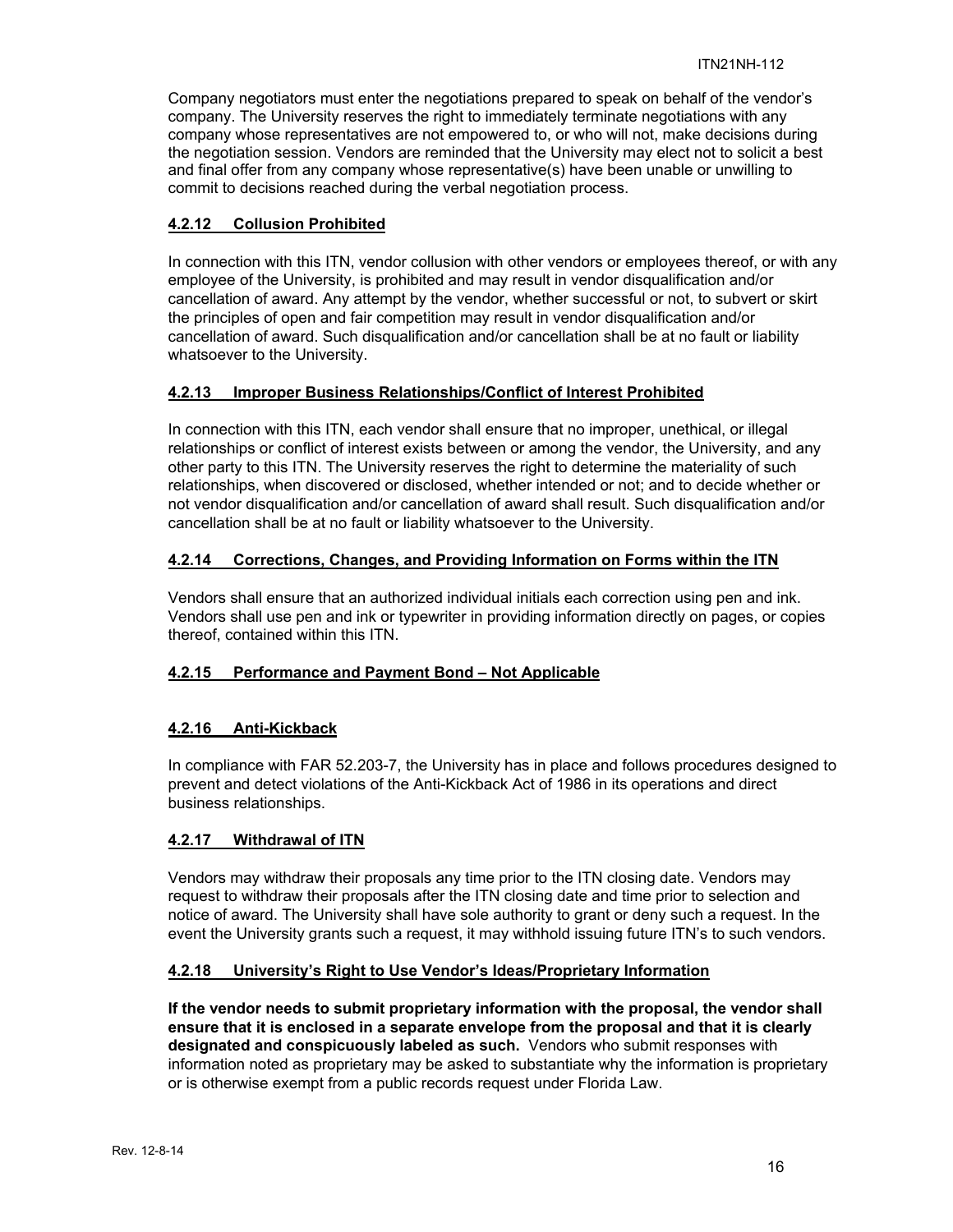Selection or rejection of the proposal shall not affect the University's right of use. Provided, however, that the University will, in good faith, honor any vendor information that is clearly designated and conspicuously labeled as proprietary when the University concurs that the information is proprietary, and that trade secrets or other proprietary data contained in the proposal documents shall be maintained as confidential in accordance with procedures promulgated by the Procurement Staff and subject to limitations in Florida or Federal law. Pricing information cannot be considered proprietary. The University shall not be liable in any manner or in any amount for disclosing proprietary information if such information is not clearly so designated and conspicuously so labeled. The University shall likewise not be liable if it did not know or could not have reasonably known that such information was proprietary.

Should a request be made of the University for access to the information designated confidential or trade secret by the bidder and, on the basis of that designation, the University denies the request, the bidder may be responsible for all legal costs necessary to defend such action if the denial is challenged in a court of law.

## **5.0 DEFINITIONS**

## **5.1 Agreement/Contract**

All types of agreements entered into by the University of Florida, regardless of what they may be called, for the procurement of materials, services or construction, or the disposal of materials. Meaning is interchangeable.

#### **5.2 Customer**

Unless otherwise implied by the context of the specific provision within this ITN, "Customer" means a customer of the vendor, other than the University.

#### **5.3 May, Should**

Indicates something that is not mandatory, but permissible, recommended, or desirable.

#### **5.4 Must, Shall, Will**

Indicates a mandatory requirement. Failure to meet these mandatory requirements may result in rejection of your proposal as non-responsive.

#### **5.5 Proposal**

The entirety of the vendor's responses to each point of this ITN, including any and all supplemental offers or information not explicitly requested within this ITN.

#### **5.6 Proprietary Information**

Information held by the owner that if released to the public or anyone outside the owner's organization, would be detrimental to its interests. It is an issue of fact rather than opinion. Pricing and/or revenues cannot be considered proprietary.

#### **5.7 Provider**

Any entity responding to this ITN, or, if selected, the vendor entering into a contract with University.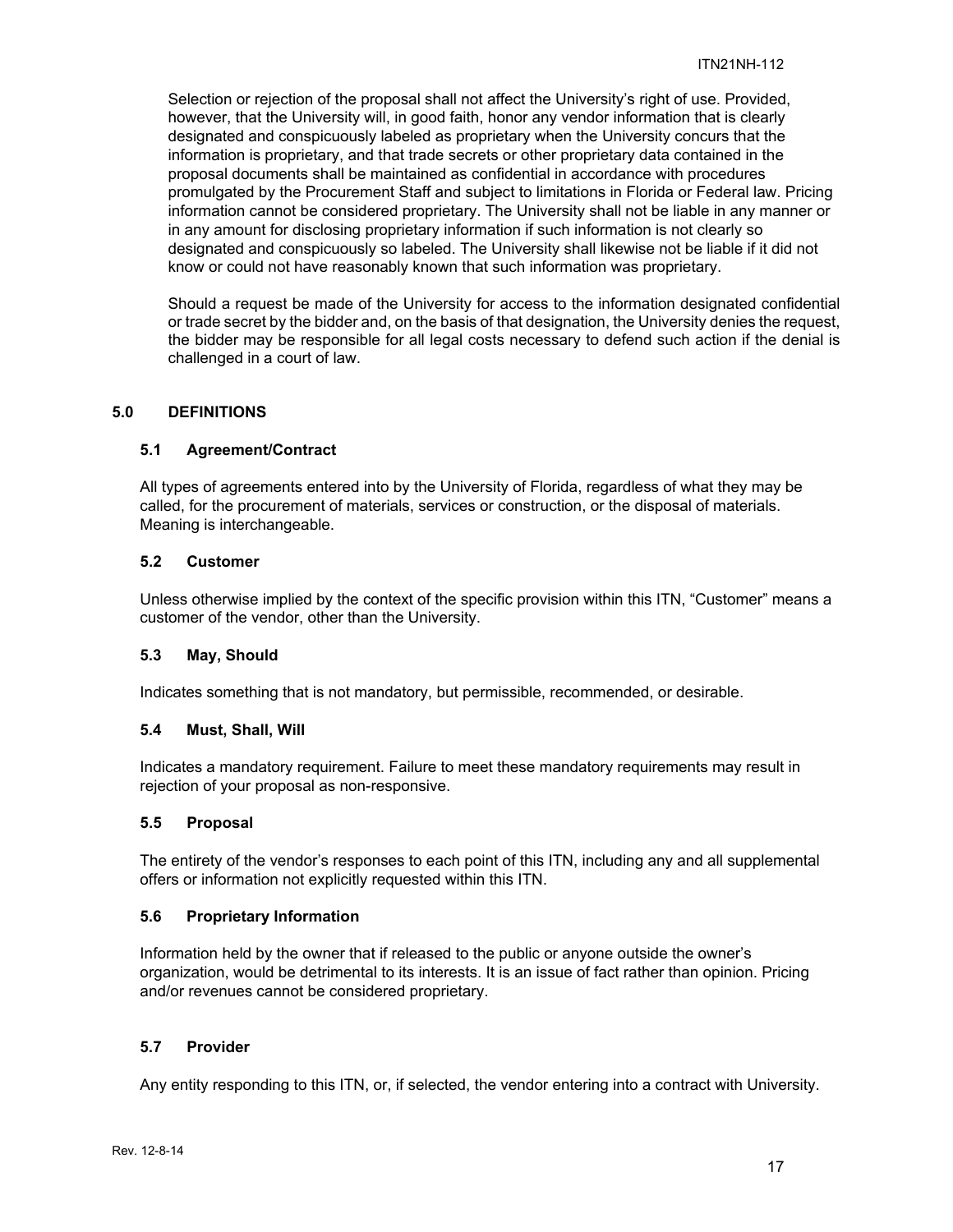# **5.8 Invitation to Negotiate (ITN)**

A competitive negotiation process. It is not to be confused with an Invitation to Bid (ITB), in which goods or services are precisely specified and price is substantially the only competitive factor. This ITN provides the University the flexibility to negotiate to arrive at a mutually agreeable relationship. Price will be considered, but will not be the only factor of evaluation.

#### **5.9 Respondent**

Any entity responding to this ITN, or, if selected, the vendor entering into a contract with University.

#### **5.10 Response**

Same as Proposal

#### **5.11 Successful Vendor**

Any entity responding to this ITN, or, if selected, the vendor entering into a contract with University.

#### **5.12 Supplement Agreement**

Any supplement terms and conditions agreed to by the parties in writing taking precedence over all other documents governing the transaction.

#### **5.13 Supplier**

Any entity responding to this ITN, or, if selected, the vendor entering into a contract with University.

#### **5.14 University of Florida, UF or University**

Same as The University of Florida Board of Trustees, a public body corporate of the State of Florida; throughout the document the term UF, University and University of Florida is used interchangeably.

#### **5.15 Vendor**

Any entity responding to this ITN, or, if selected, the vendor entering into a contract with University.

#### **5.16 Vendor's Proposal**

Same as Proposal

#### **5.17 Vendor's Response**

Same as Proposal

#### **6.0 AGREEMENT TERMS AND CONDITIONS**

The following are the Terms and Conditions that will become part of any Agreement consummated between the University and the Successful Vendor. The Successful Vendor will be expected to execute an Agreement containing the provisions set forth in this section, or substantially similar provisions as University deems prudent or necessary. This list of provisions is not exhaustive or indicative of every provision that will be contained in the Agreement, but rather identifies particular terms and conditions of which the vendor should be aware. In the event of a conflict between any provisions contained in any of the documents governing this transaction, the following shall be the order of precedence: Agreement; Invitation to Negotiate; Proposal.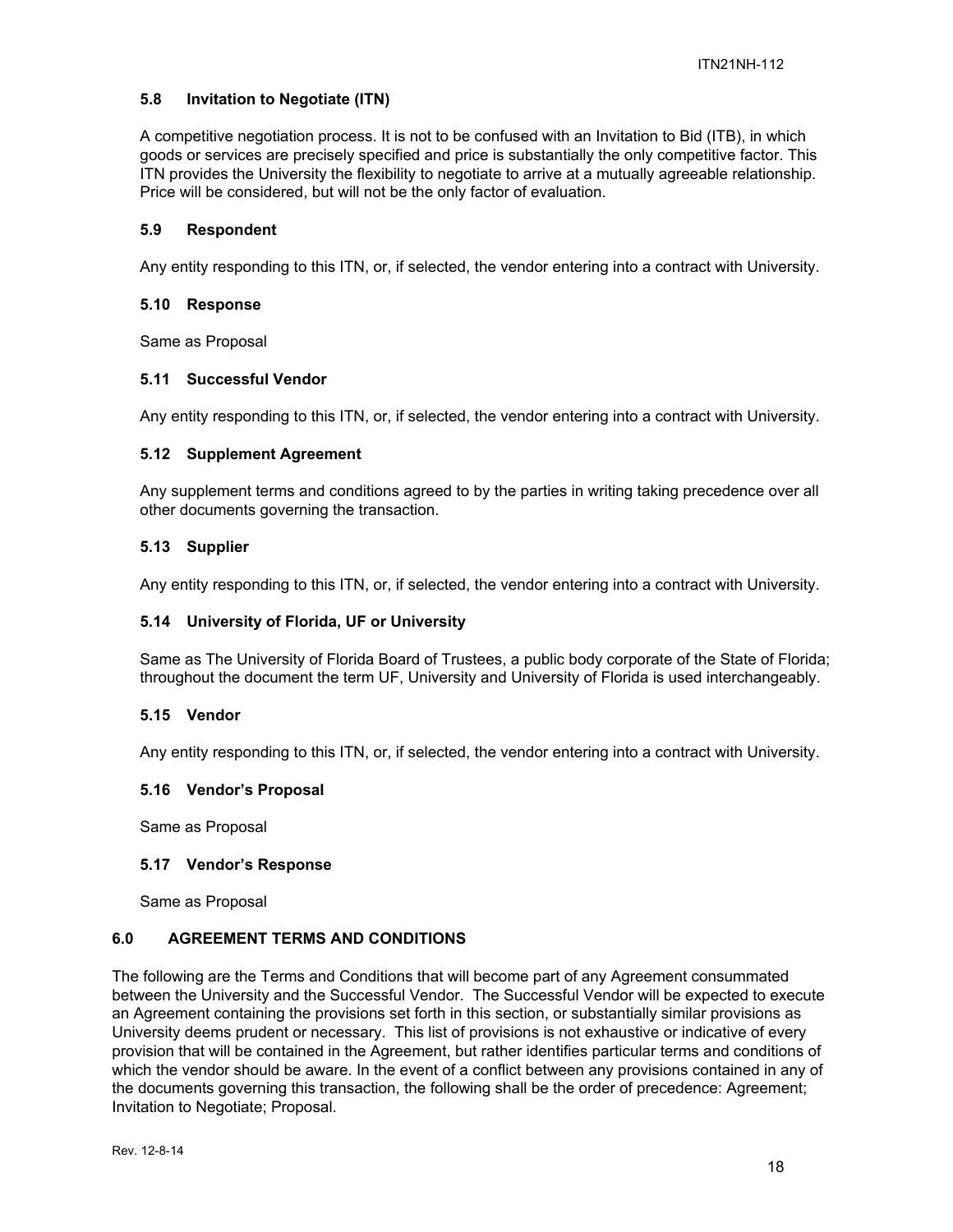# **6.1 Actions of Successful Vendor**

The University is under no obligation whatsoever to be bound by the actions of any Successful Vendor with respect to third parties. The Successful Vendor is not a division or agent of the University.

# **6.2 Advertising**

The Successful Vendor shall not advertise or publish information concerning the Agreement without prior written consent of the University. The University shall not unreasonably withhold permission.

# **6.3 Americans with Disabilities Act**

The Successful Vendor shall comply with all applicable provisions of the Americans with Disabilities Act and applicable federal regulations under the act.

# **6.4 Certification**

By signature on the "Proposal Certification" form included under Section 7.0, the Vendor certifies that the submission on the proposal did not involve collusion or other anti-competitive practices. The Vendor has not given, offered to give, nor intends to give at any time hereafter any economic opportunity, future employment, gift, loan, gratuity, special discount, trip, favor, or service to a public servant in connection with the submitted proposal. In addition, Vendor certifies whether or not an employee of the University has, or whose relative has, a substantial interest in any Agreement subsequent to this ITN. Vendor also certifies their status with regard to debarment, or suspension by any federal entity.

Failure to provide a valid signature affirming the stipulations required by this clause shall result in the rejection of the submitted proposal and, if applicable, any resulting Agreement. Signing the certification with a false statement shall void the proposal and, if applicable, any resulting Agreement. Any resulting Agreement may be subject to legal remedies provided by law. Vendor agrees to promote and offer to the University only those services and/or materials as stated in and allowed for under resulting Agreement(s).

# **6.5 Conflict of Interest**

The award hereunder is subject to the provisions of Chapter 112, F.S. Vendors must disclose with the proposal the name of any officer, director, or agent who is also an employee of the University of Florida. Further, all Vendors must disclose the name of any University employee who owns, directly or indirectly, an interest of five percent (5%) or more in the Vendor's firm or any of its branches.

# **6.6 Discrimination**

An entity or affiliate who has been placed on the discriminatory list may not submit a bid on a contract to provide goods or services to a public entity, may not submit a bid on a contract with a public entity for the construction or repair of a public building or public work, may not submit proposals on leases of real property to a public entity, may not award or perform work as a Vendor, supplier, subcontractor or consultant under contract with any public entity, and may not transact business with any public entity.

# **6.7 Drug Free Workplace**

The Successful Vendor agrees that in the performance of the Agreement, neither the Successful Vendor nor any employee of the Successful Vendor shall engage in the unlawful manufacture,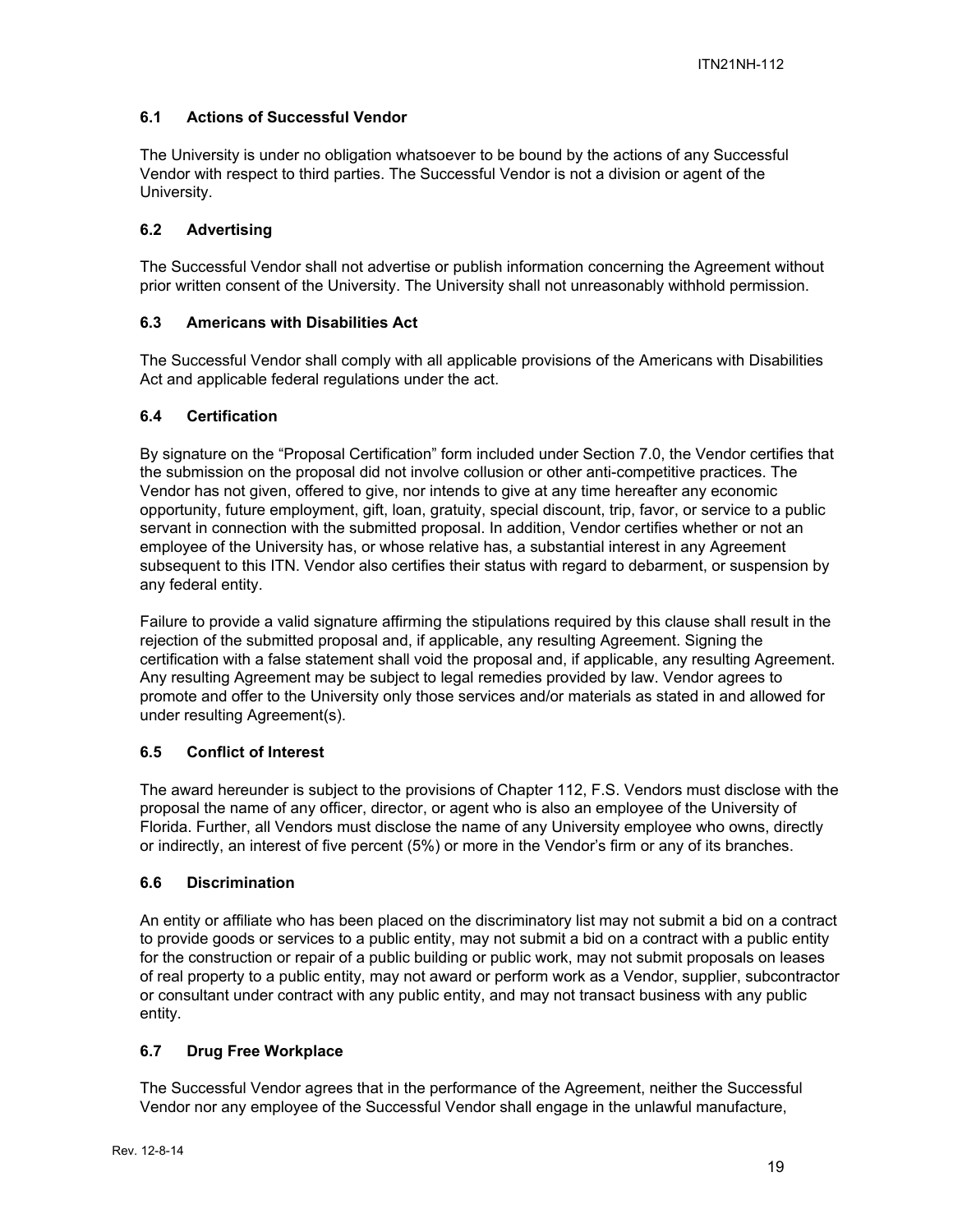distribution, dispensing, possession, or use of a controlled substance in conducting any activity covered by the Agreement. The University reserves the right to request a copy of the Successful Vendor's Drug Free Workplace Policy. The Successful Vendor further agrees to insert a provision similar to this statement in all subcontracts for services required.

# **6.8 Equal Opportunity Statement**

The State Universities have established equal opportunity practices which conform to both the spirit and the letter of all laws against discrimination and prohibit discrimination based on race, creed, color, sex, age, national origin, marital status or religion. To be considered for inclusion as a supplier under this agreement, the vendor commits to the following:

A. The provisions of Executive Order 11246, September 24, 1966, and the rules, regulations, and relevant orders of the Secretary of Labor are applicable to each order placed against this agreement regardless of value.

B. If the vendor expects to receive \$10,000 in orders during the first 12 months of this agreement, a complete certificate of non-segregated facilities shall be attached to the proposal response.

C.If the vendor expects to receive \$50,000 in orders during the first 12 months of this agreement and employs more than 50 people, standard form 100 (EEOO-1) must be filed prior to March 1 of each year.

D. If the vendor expects to receive \$50,000 in orders during the first 12 months and employs more than 50 people, a written program for affirmative action compliance must be maintained by the vendor, subject to review upon request by the user agencies of this agreement.

If you have already complied with the above, please indicate

#### **6.9 Federal, State, and Local Laws and Regulations**

Successful Vendor is solely responsible for complying with all laws, ordinances, and regulations including but not limited to, those relating to taxes, licenses and permits, as they may apply to any matter under this ITN. The Successful Vendor must demonstrate that they are duly licensed by applicable regulatory bodies during the performance of the Agreement. Prior to the commencement of Agreement, the Successful Vendor shall be prepared to provide evidence of such licensing as may be requested by the University. Successful Vendor shall, at no expense to the University, procure and keep in force during the entire period of the Agreement all such permits and licenses.

#### **6.10 Inspection, Audit and Reporting**

All books, accounts, reports, files and other records relating to the Agreement shall be subject at all reasonable times to inspection and audit by the University of Florida.

Reporting Requirements: The successful vendor(s) agrees to furnish to the University a summary of total sales made under this contract as requested but at least twice a year.

All reporting will be in Electronic Format provided to Procurement Services either prior to business review meetings or as requested..

Reports will include, but are not limited to the following.

- Detailed invoice level purchase history usage with at minimum the following fields:
- ꞏ PO Number
- ꞏ Quote Number
- ꞏ Invoice Number
- ꞏ Invoice Date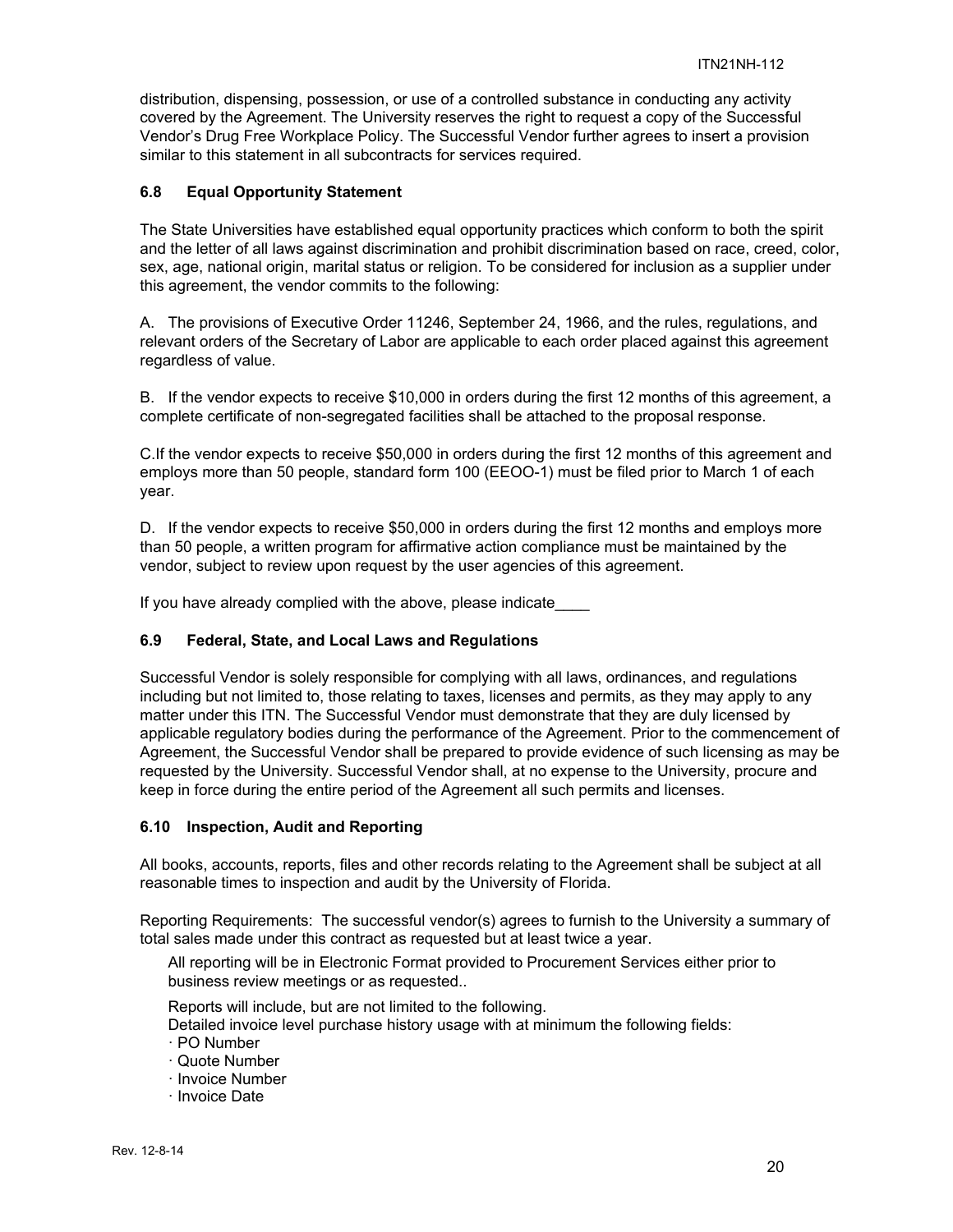- ꞏ Ordered By Department
- ꞏ Order Date
- ꞏ List Price
- ꞏ Order Method
- ꞏ Discount
- ꞏ Net Price
	- ꞏ Other Organizations: Total dollar value of purchases and total of orders through University agreement to other institutions
	- ꞏ Savings to University through vendor discounting special offers such as volume discounting

Vendor and University will work together to create reports as University deems necessary and compatible with vendor systems.

# **6.11 Liens**

Each Successful Vendor shall keep the University free and clear from all liens asserted by any person or entity for any reason arising out of the furnishing of services or materials by or to the Successful Vendor.

# **6.12 Modifications**

The Agreement can be modified or rescinded only by a writing signed by both parties or their duly authorized agents.

# **6.13 Non-Discrimination**

The parties agree to be bound by applicable state and federal rules governing Equal Employment Opportunity and Non-Discrimination.

# **6.14 Ownership of Documents**

All drawings, maps, sketches, documents, records, programs, data base, reports and other data developed or purchased, under this Agreement for or at the University's expense shall be and remain the University's property, without restriction, reservation or qualifications. The Successful Vendor may retain copies necessary for recordkeeping documentation and all such other business purposes related to the Agreement. All materials and products produced shall be provided to the University upon expiration of this Agreement.

# **6.15 Sales and Use Tax**

The Successful Vendor agrees to comply with and to require all of his subcontractors to comply with all the provisions of applicable law. The Successful Vendor further agrees to indemnify and hold harmless the University from any and all claims and demands made against it by virtue of the failure of the Successful Vendor or any subcontractors to comply with the provisions of any and all said laws. The University is exempt from state sales and use tax.

# **6.16 Sexual Harassment**

Federal law and the policies of the University prohibit sexual harassment of University employees or students. Sexual harassment includes any unwelcome sexual advance toward a University employee or student, any request for a sexual favor from a University employee or student, or any other verbal or physical conduct of a sexual nature that is so pervasive as to create a hostile or offensive working environment for University employees, or a hostile or an offensive academic environment for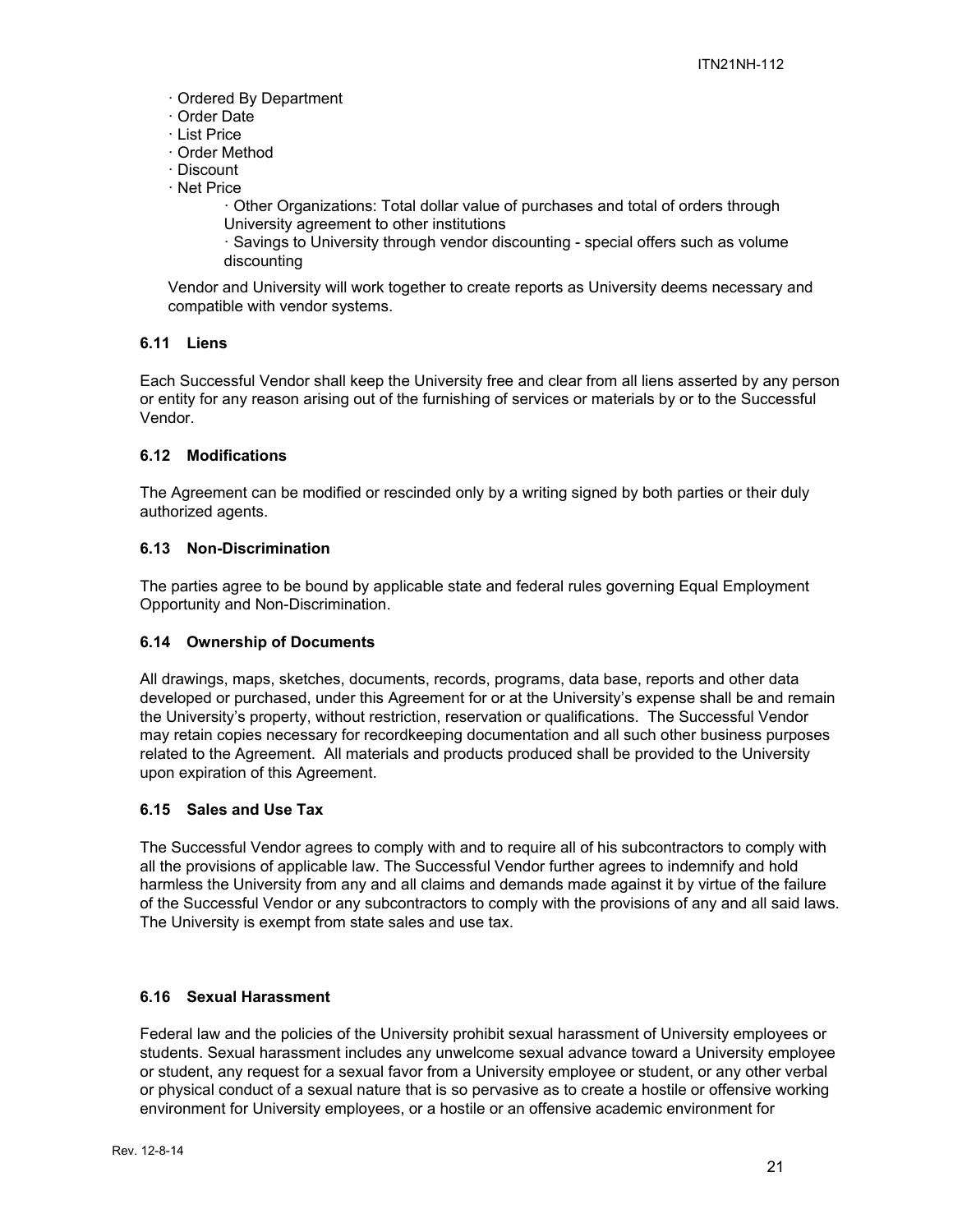University students. University vendors, subcontractors and suppliers for this project are required to exercise control over their employees so as to prohibit acts of sexual harassment of University employees and students. The employer of any person who the University, in its reasonable judgment, determines has committed an act of sexual harassment agrees as a term and condition of the Agreement to cause such person to be removed from the project site and from University premises and to take such other action as may be reasonably necessary to cause the sexual harassment to cease.

# **6.17 Small Business Program**

University is an equal opportunity institution and, as such, encourages the use of small businesses, including women and minority-owned small businesses in the provision of goods and services. Small businesses should have a fair and equal opportunity to compete for dollars spent by the University. Competition ensures that prices are competitive and a broad vendor base is available. . **Vendors are encouraged to get certified by the State of Florida** if they are minority-owned, woman-owned or veteran-owned:

http://www.dms.myflorida.com/agency\_administration/office\_of\_supplier\_diversity\_osd/get\_certified

Vendor shall use good faith efforts to ensure opportunities are available to small businesses, including women and minority-owned businesses. For questions about the University's Small Business Program contact Director of Small Business and Vendor Diversity, 352-392-0380, https://sbvdr.admin.ufl.edu/

# **6.18 Tobacco Free Campus Policy**

The University of Florida campus is a tobacco-free campus. This policy was effective as of July 1, 2010. The use of cigarettes or other tobacco products in UF buildings, parking lots, or in vehicles in these areas is prohibited. The successful vendor is expected to respect this smoke free policy and fully comply with it.

# **6.19 Sustainability Preferences**

The University's Procurement directives support the purchase of products that will minimize any negative environmental impacts of our work. In order to facilitate a healthy market in sustainable products, all parties involved in the procurement and utilization of materials must engage in both waste recycling and the initial purchase of products containing recycled content. It is in the interest of public health, safety and welfare and the conservation of energy and natural resources to use and promote environmentally responsible products, as well as energy efficient fixtures, appliances and mechanical equipment used in new construction and retrofit of University facilities.

# **6.20 Assignment-Delegation**

No right or interest in the Agreement shall be assigned or delegation of any obligation made by Successful Vendor without written permission of the University. Any attempted assignment or delegation by Successful Vendor shall be wholly void and totally ineffective for all purposes unless made in conformity with this paragraph.

# **6.21 Assignment of Anti-Trust Overcharge Claims**

The parties recognize that in actual economic practice overcharges resulting from anti-trust violations are in fact borne by the ultimate purchaser; therefore, Successful Vendor hereby assigns to the University any and all claims for such overcharges.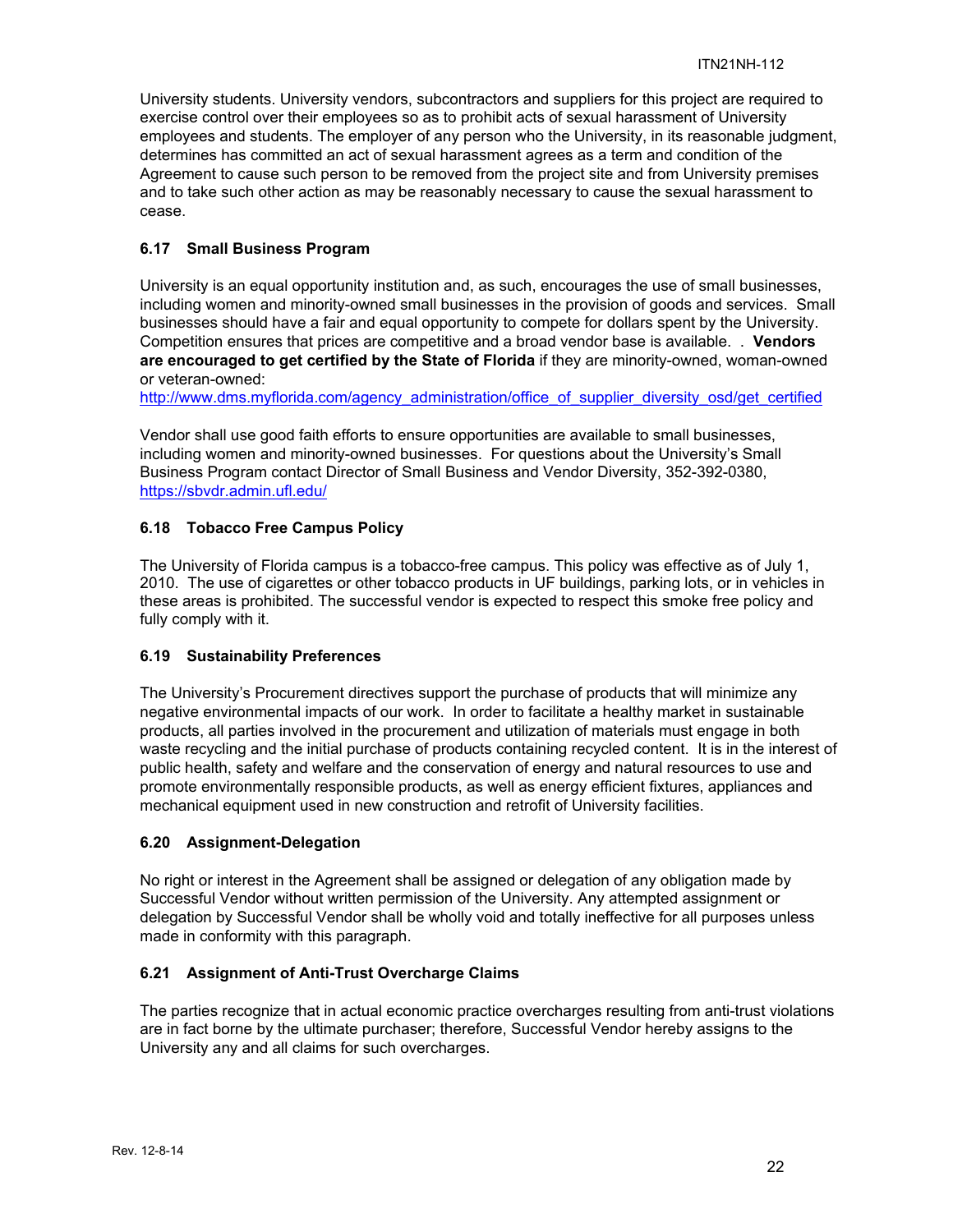# **6.22 Date for Reckoning Prompt-Payment Discount**

For purposes of determining whether a prompt-payment discount, if applicable, may be taken by the University, the starting date of such reckoning period shall be the later of the date of a properly executed invoice or the date of completion of service and/or delivery of product.

# **6.23 Force Majeure**

In the event compliance with any obligation under this Agreement is impractical or impossible due to any Event of Force Majeure, then the time for performance of such obligation shall be extended for a period equivalent to the duration of the Event of Force Majeure. The provisions of this section shall not operate to excuse either party's inability to perform its obligations hereunder because of inadequate finances. "Event of Force Majeure:" means any strike, lockout, labor dispute, embargo, flood, earthquake, storm, dust storm, lightning, fire, epidemic, act of God, war, national emergency, civil disturbance or disobedience, riot, sabotage, terrorism, restraint by governmental order or any other occurrence beyond the reasonable control of the party in question.

## **6.24 Intentionally omitted**

# **6.25 Indemnification/Hold Harmless; Liability**

The Successful Vendor shall indemnify, defend, and hold harmless the University of Florida Board of Trustees, the University of Florida, the State of Florida and the Florida Board of Governors, and their respective officers, agents, and employees, against and from any and all claims, demands, suits, actions, proceedings, loss, cost, and damages of every kind and description, including attorneys' fees and/or litigation expenses, which may be brought or made against or incurred on account of loss of or damage to any property or for injuries to or death of any person, caused by, arising out of, or contributed to, in whole or in part, by reasons of any act, omission, professional error, fault, mistake, or negligence of Successful Vendor, its employees, agents, representatives, or subcontractors, their employees, agents, or representatives in connection with or incident to the performance of the Agreement. Successful Vendor's obligation under this provision shall not extend to any liability caused by the sole negligence of the University Of Florida Board Of Trustees, University, or its officers, agents, and employees. Such indemnification shall specifically include infringement claims made against any and all intellectual property supplied by Successful Vendor and third party infringement under the Agreement.

The University, as a public entity, is protected by sovereign immunity from tort liability, subject to a limited statutory waiver. The University will not agree to (i) indemnify or hold harmless any vendor; (ii) be liable for vendor's attorneys' fees under any circumstances; or (iii) binding arbitration. The Agreement shall not be construed or interpreted as (i) denying to either party any remedy or defense available to such party under the laws of the State of Florida; (ii) the consent of University or the State of Florida or their agents and agencies to be sued; or (iii) a waiver of either University's or the State of Florida's sovereign immunity beyond the limited waiver provided in section 768.28, Florida Statutes.

# **6.26 Insurance Requirements**

The Successful Vendor shall purchase from and maintain with a company or companies, lawfully authorized to do business in Florida and acceptable to the University, such insurance as will protect the Successful Vendor from claims arising out of or resulting from the Successful Vendor's operations under the Agreement and for which the Successful Vendor may be legally liable, whether such operations be by the Successful Vendor or by their subcontractors or by anyone directly or indirectly employed by any of them, or by anyone for whose acts any of them may be liable. All insurance policies shall be issued and countersigned by representatives of such companies duly authorized for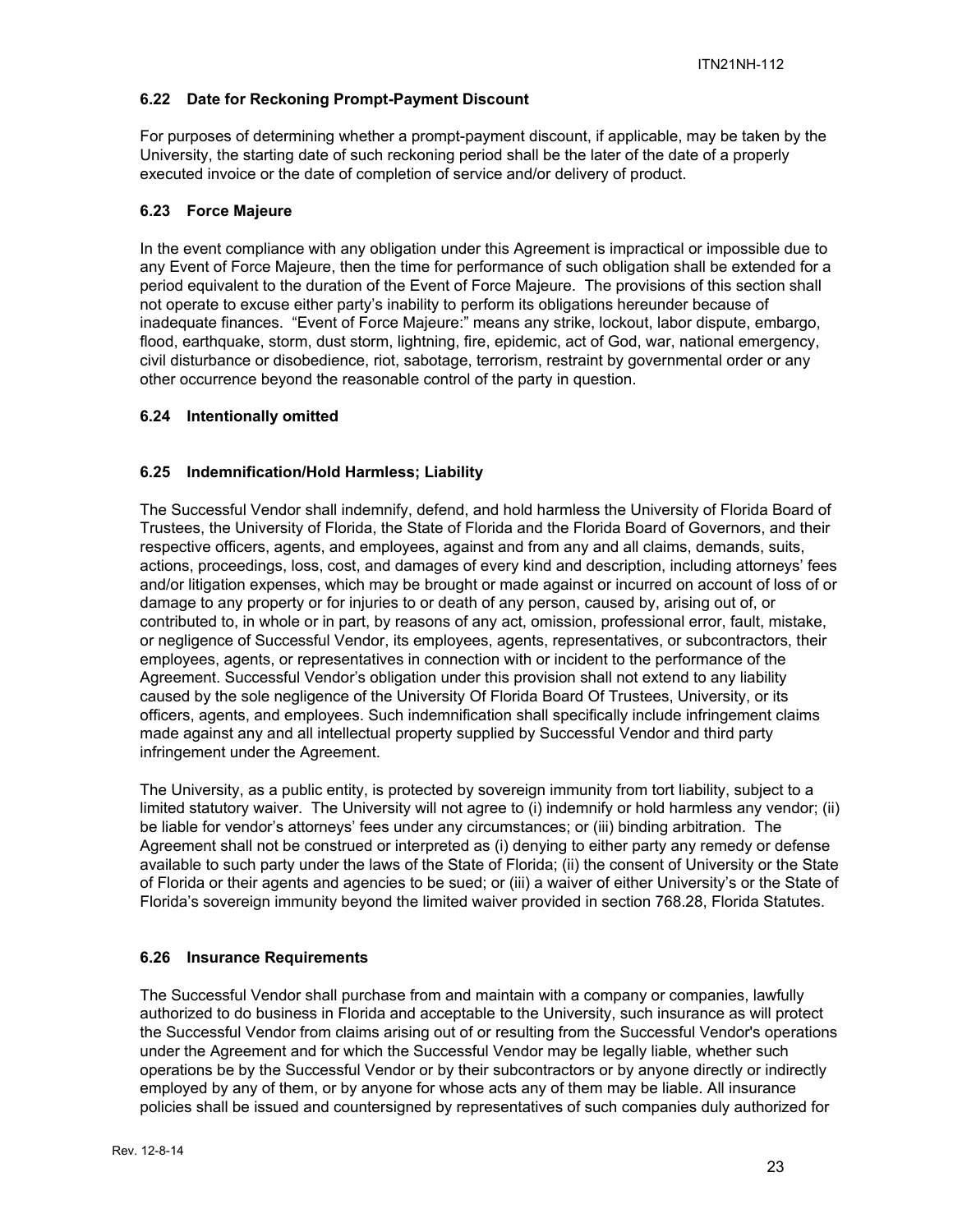the State of Florida and shall be written on ISO standard forms or their equivalents. The Successful Vendor shall file with the University Certificates of Insurance prior to the commencement of this Agreement and shall file Certificates of Insurance evidencing the renewal of such policies at least thirty (30) days prior to the date that each applicable insurance policy is scheduled to expire. *Please note that the University of Florida must be named "additional insured" on automobile and general liability policies.*

General Liability Insurance – The Successful Vendor shall provide the ISO Commercial General Liability policy for general liability coverage's for limits of not less than of \$1,000,000 per occurrence. Coverage shall be maintained without interruption from date of commencement of work until date of final payment.

Worker's Compensation - The Successful Vendor shall secure and maintain for the life of this Agreement, valid Worker's Compensation Insurance as required by Chapter 440, Florida Statutes (if applicable.)

Automobile Liability - The Successful Vendor shall secure and maintain, during the life of this Agreement, Automobile Liability insurance on all vehicles against bodily injury and property damage in at least the amount of \$100,000.00 per person, \$500,000.00 per occurrence.

## **6.27 Protection of Property**

The Successful Vendor shall at all times guard against damage or loss to the property of the University or of others or vendors and shall be held responsible for replacing or repairing any such loss or damage. The University may withhold payment or make such deductions as deemed necessary to insure reimbursement or replacement for loss or damage to property through negligence of the Successful Vendor or their agents. The Successful Vendor shall provide all barricades and take all necessary precautions to protect buildings and personnel.

#### Intellectual Property

- A. All works that are created pursuant to this contract ("Works") are works made for hire, and all rights and privileges attendant to the Works belong exclusively to the University. If a court of competent jurisdiction determines that any Work does not constitute a work made for hire, the Contractor hereby assigns to the University for no additional consideration all rights and privileges the Contractor has in the works, including all intellectual property rights, specifically those under copyright law.
- B. Paragraph A does not apply to Works that are not created through performance under this Contract ("Pre-existing works"). With respect to Pre-existing works used by the Contractor in performance of this Contract, the Contractor shall obtain for the University at no additional charge a license to use Pre-existing works for the uses intended under this Contract, including the right to make derivative works. Paragraph A does apply, however, to any Works that are derivative of Pre-existing works.
- C. The Contractor warrants that it has full power and authority to transfer the rights granted by this Contract to the University and that use of the works by the University does not constitute an infringement or other violation of any copyright, trade secret, trademark, patent, non-disclosure, or other rights of any third party.
- D. Title and all rights and privileges to all graphics and material provided to the Contractor by the University in connection with this Contract remain the exclusive property of the University of Florida. The Contractor does not receive any title, rights, or privileges in those graphics or materials. The University grants to the Contractor a limited license in those graphics or materials only for the purpose of carrying out the Contractor's obligations under this Contract.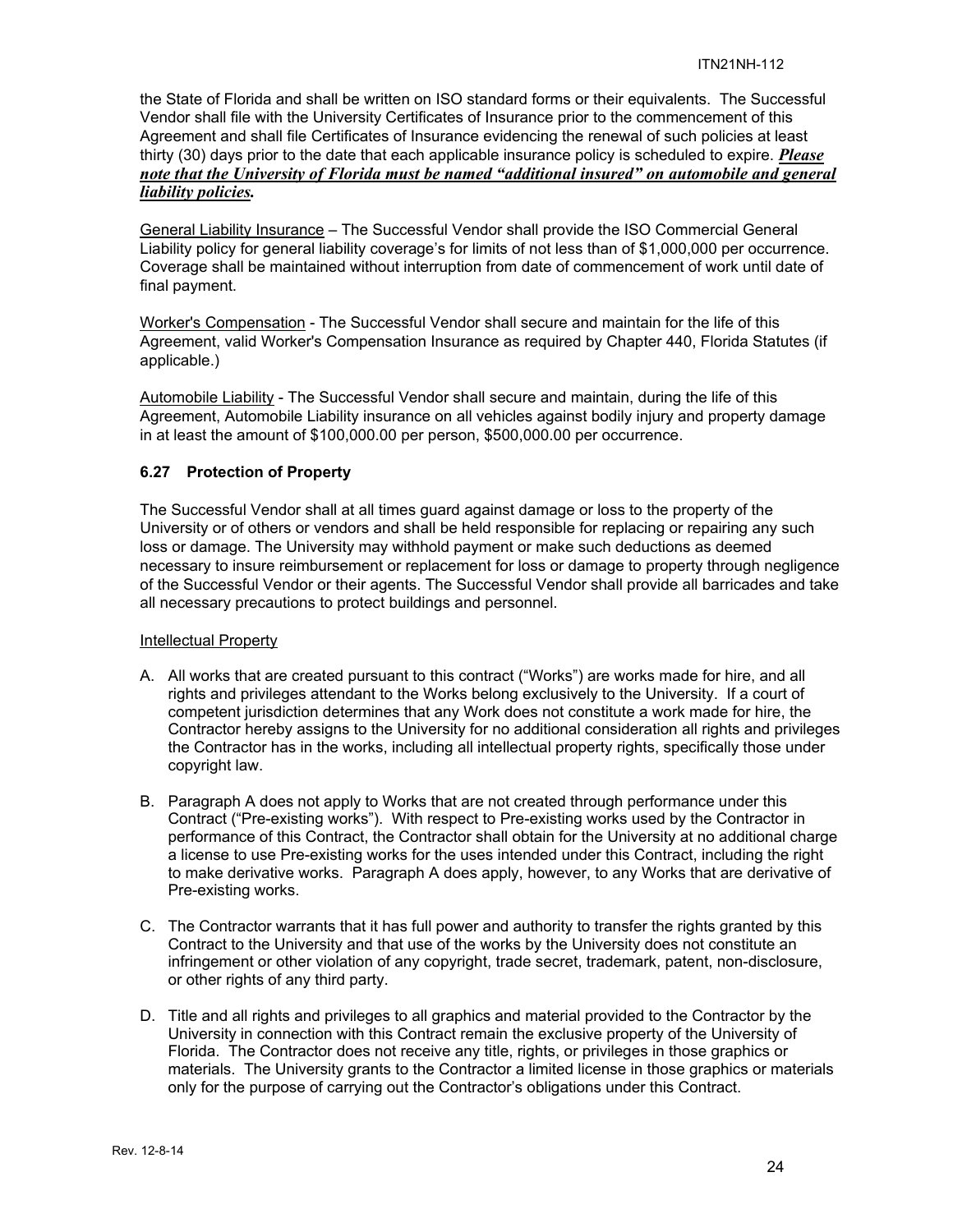## **6.28 Labor Disputes**

Successful Vendor shall give prompt notice to the University of any actual or potential labor dispute which delays or may delay performance of the Agreement.

#### **6.29 Laws and Regulations**

Successful Vendors are solely responsible for keeping themselves fully informed of and faithfully observing all laws, ordinances, and regulations and shall protect and indemnify the University, its officers and agents against any claims of liability arising from or based on any violation thereof.

#### **6.30 No Replacement of Defective Tender**

Every tender of goods must fully comply with all provisions of the Agreement as to time of delivery, quantity, and the like. If a tender is made which does not fully conform, this shall constitute a breach and Successful Vendor shall not have the right to substitute a conforming tender.

## **6.31 No Waiver of Right by the University**

No waiver by University of any breach of the provisions of the Agreement by the Successful Vendor shall in any way be construed to be a waiver of any future breach or bar the University's right to insist on strict performance of the provisions of the Agreement.

## **6.32 Notice to Vendors of Asbestos-Containing Materials in University Buildings**

Asbestos containing materials (ACM) can be found in almost any building in the United States more than 10 years old. The University of Florida is no exception. The types of asbestos most commonly found are pipe and boiler insulation, fireproofing, hard panels known as "Transite", floor tile, and spray or trowel-applied ceiling finishes. ACM is generally not hazardous if left undisturbed.

The University has implemented an Asbestos Program to assure safe management and removal of ACM. Vendors, consultants, and other's providing service to the University may encounter ACM and must, therefore, comply with the following instructions:

A. Avoid disturbing suspected ACM. Exercise caution and watch for possible ACM.

B. If it is necessary to disturb ACM, first notify the appropriate Division Asbestos Representative listed in this notice, or the University of Florida Asbestos Coordinator, before proceeding with your work. You shall take whatever precautions are necessary to protect humans' health and the environment, and comply with all applicable Federal, State, and Local laws pertaining to asbestos.

C. If you require additional information on possible locations of ACM in a particular building, contact the Asbestos Representative from the Division for which you are working.

| Division                                                     | Asbestos Representative                                                                                         | Telephone                                                                |
|--------------------------------------------------------------|-----------------------------------------------------------------------------------------------------------------|--------------------------------------------------------------------------|
| <b>Facilities Services</b><br>Housing<br>Reitz Union<br>IFAS | Assoc. Dir. Facilities Services<br>Housing Maintenance Superintendent<br>Maintenance Superintendent<br>Engineer | (352) 392-7793<br>$(352)$ 392-2161<br>(352) 392-1614<br>$(352)$ 392-6488 |
|                                                              |                                                                                                                 |                                                                          |

#### **6.33 Parking and Identification Badges.**

The Successful Vendor shall obtain all parking permits and/or decals that may be required while performing project work on University premises. The Successful Vendor should review Contractor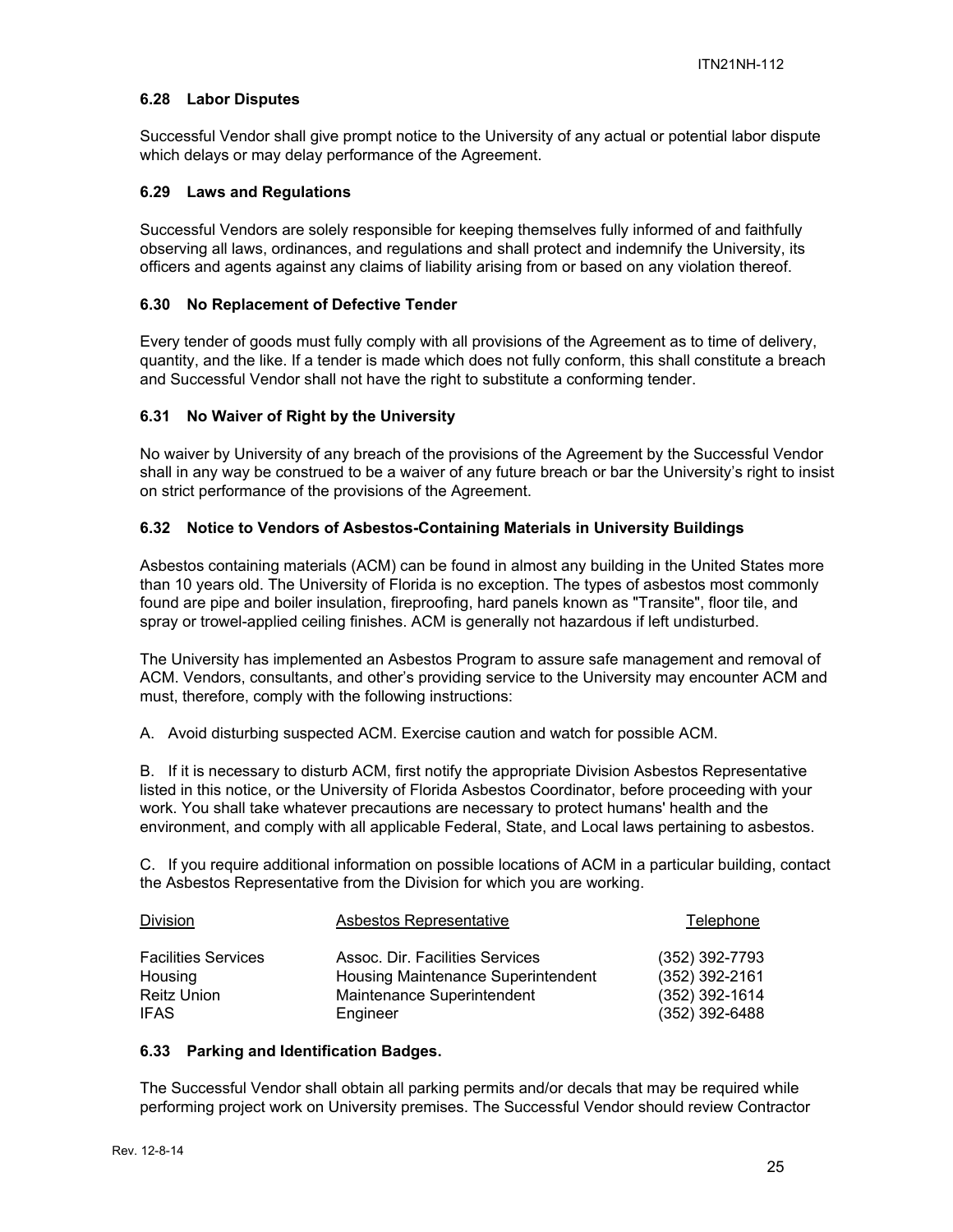and Vendor Parking information from Transportation and Parking Services located at the following link: https://parking.ufl.edu/decals/contractors-vendors/

# **6.34 Payment Terms**

The University's obligation is payable only and solely from funds appropriated for the purpose of the Agreement. Unless otherwise stated herein, the payment terms for the Agreement are Net 30 days. VENDOR OMBUDSMAN: The University's vendor ombudsman whose duties include acting as an advocate for vendors may be experiencing problems in obtaining payment(s) from the University may be contacted at 352-392-1241.

# **6.35 Price Adjustment**

Price changes will normally only be considered at the end of one Agreement period and the beginning of another. Price change requests shall be in writing, submitted at least sixty (60) days prior to the end of the current Agreement period, and shall be supported by written evidence of increased costs to the Successful Vendor. The University will not approve unsupported price increases that will merely increase the gross profitability of the Successful Vendor at the expense of the University. Price change requests shall be a factor in the Agreement extension review process. The University shall, in its sole opinion, determine whether the requested price increase or an alternate option is in the best interest of the University.

## **6.36 Prior Course of Dealings**

No trade usage, prior course of dealings, or course of performance under other agreements shall be a part of any agreement resulting from this ITN; nor shall such trade usage, prior course of dealing, or course of performance be used in the interpretation or construction of such resulting agreement.

#### **6.37 Intentionally Blank**

N/A

# **6.38 Public Entity Crime**

A person or affiliate who has been placed on the convicted list by the Department of Management Services, State of Florida, may not submit a proposal on a contract to provide any goods or services, including construction, repairs, or leases and may not be awarded or perform work as a Vendor, supplier, subcontractor, or consultant for the University of Florida for a period of 36 months from the date of being placed on the convicted list, a "person" or "affiliate" includes any natural person or any entity, including predecessor or successor entities or any entity under the control of any natural person who is active in its management and who has been convicted of a public entity crime (Rule 6C1-3.020 FAC).

#### **6.39 Public Records**

All proposal information submitted and opened becomes subject to the Public Records Law set forth in Chapter 119 F.S.

# **IF THE VENDOR HAS QUESTIONS REGARDING THE APPLICATION OF CHAPTER 119, FLORIDA STATUTES, TO THE VENDOR'S DUTY TO PROVIDE PUBLIC RECORDS RELATING TO THIS CONTRACT, CONTACT THE CUSTODIAN OF PUBLIC RECORDS AT**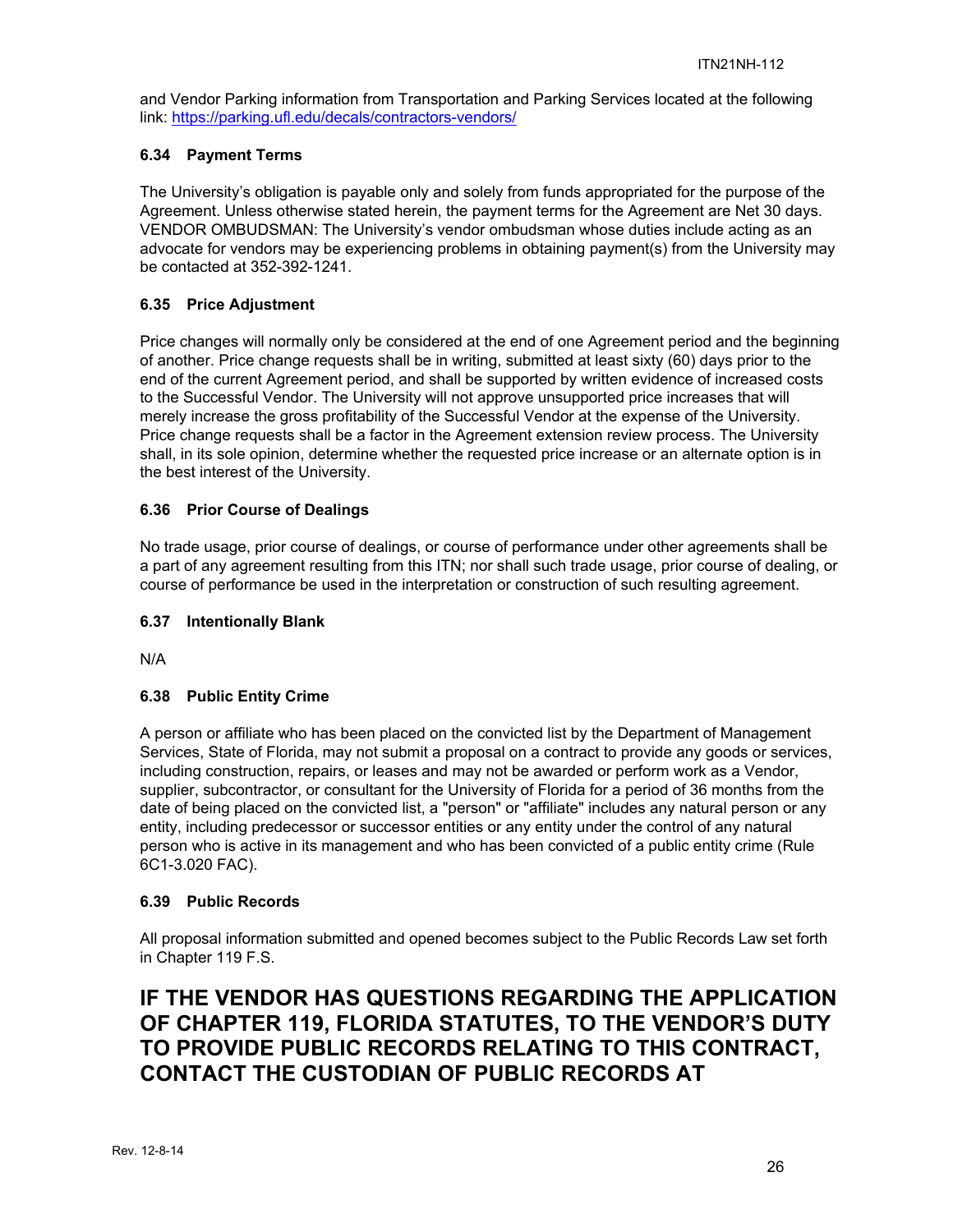# **Phone: (352) 846-3903 email: PR-Request@ufl.edu Mail: PO Box 113156, Gainesville, FL 32611-3156**

Any resulting Agreement may be unilaterally canceled for refusal by the vendor to allow public access to all documents, papers, letters, or other materials made or received by the Successful Vendor in conjunction with the Agreement and subject to the provisions of Chapter 119. F.S.

# **6.40 Referencing of Orders**

For each order issued against an agreement resulting hereunder, the University intends in good faith to reference this ITN for pricing, terms and conditions, delivery location, and other particulars. However, in the event the University fails to do so, the University's right to such terms and conditions, and particulars shall not be affected, and no liability of any kind or amount shall accrue to the University.

# **6.41 Remedies and Applicable Law**

The Agreement shall be governed by and construed in accordance with the laws of the State of Florida (without regard to principles of conflict of laws) and the rules and regulations of the Florida Board of Governors and the University. University and Successful Vendor shall have available all remedies afforded each by said law. The venue in any action or litigation commenced to enforce the Agreement shall lie in a court of competent jurisdiction located in Gainesville, Florida.

# **6.42 Right of Inspection**

University shall have the right to inspect the goods at delivery before accepting them.

# **6.43 Right of Offset**

The University shall be entitled to offset against any sums due the Successful Vendor, any expenses or costs incurred by the University, or damages assessed by the University concerning the Successful Vendor's non-conforming performance or failure to perform the Agreement, or any other debt owing the University, including expenses, costs and damages described in the termination provisions contained herein.

# **6.44 Shipment Under Reservation Prohibited**

Successful Vendor is not authorized to ship the goods under reservation and no tender of a bill of lading will operate as a tender of the goods.

# **6.45 Specifications: Brand Name or Acceptable Alternate**

Where in these specifications reference is made to materials, trade names, catalog numbers or articles of certain manufacture, it is done for the sole purpose of establishing a basis of a comparable standard of quality, performance, characteristics desired and is not intended to limit or restrict competition. It shall be understood that such method of specification description is not intended to exclude other processes, similar designs, or kinds of materials, but is intended solely as a means of establishing a standard of comparison to be utilized for solicitation evaluation purposes. Other material or product may be used, if in the sole opinion of the University, they are equal in durability, quality and of a design in harmony with the intent of these specifications. Such other material or product which is substantially equivalent to those specific brand(s) specified shall qualify for solicitation evaluation and award consideration by the University. The University reserves the right to reject any substitute material or product which, in its opinion, does not meet the standard of quality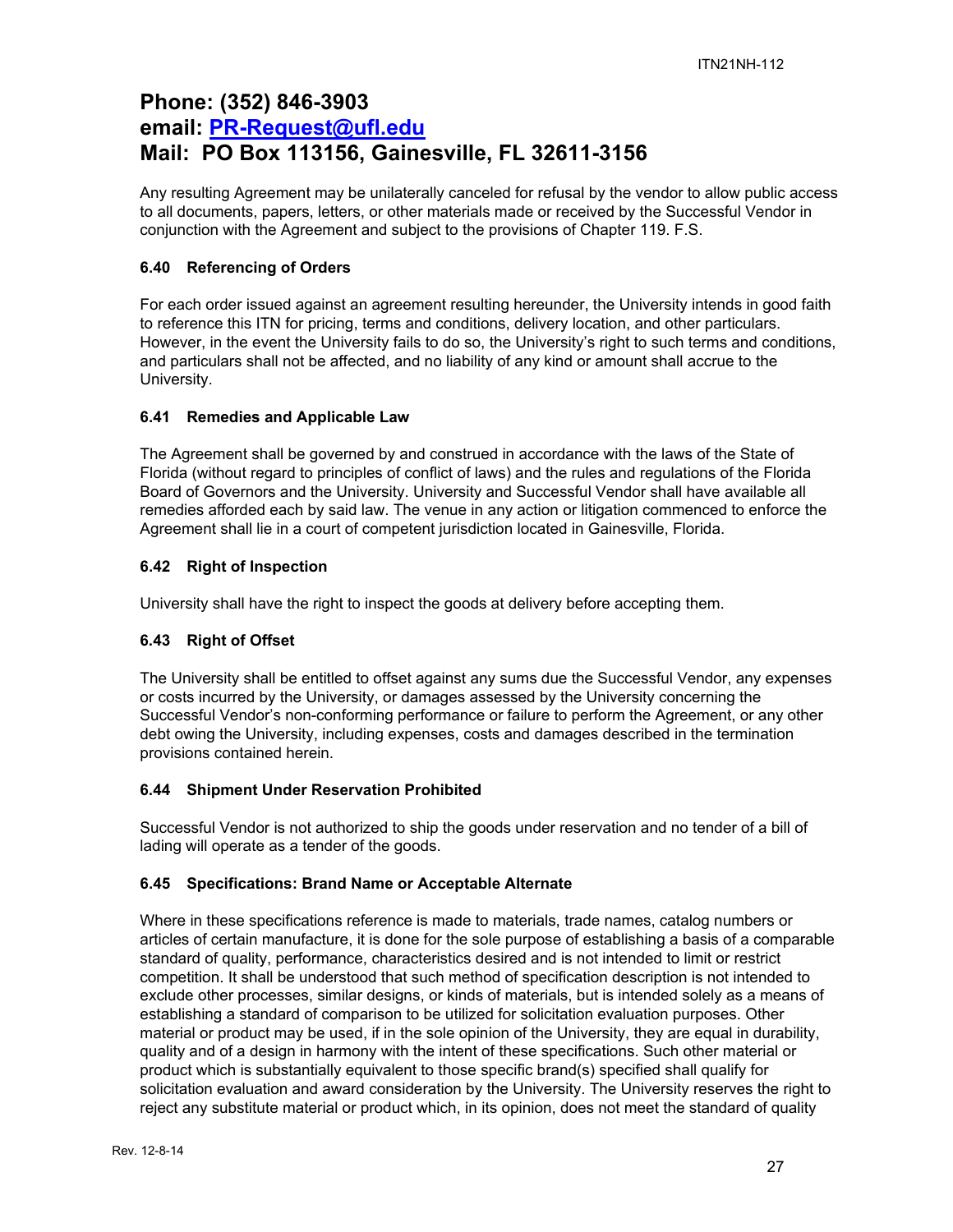established by reference in these specifications and is not considered an acceptable alternate for the intended use and purpose. The burden of proof as to meeting the requirements of these specifications shall be the responsibility of the submitting vendor. Such proposer(s) who is offering any material or product other than the item(s) specified herein must submit with their solicitation response catalog cuts and detailed specifications which will completely describe the item(s) on which they are offering for an acceptable alternate determination by the University. Where the proposer proposes to substitute a material or product which is not known to the University, he/she shall be prepared to submit samples on request for the University's inspection and evaluation. The cost of transportation, both ways, of such samples shall be borne by the submitting proposer.

# **6.46 Successful Vendor to Package Goods**

Successful Vendor will package goods in accordance with good commercial practice. Each shipping container shall be clearly and permanently marked as follows: (a) Successful Vendor's name and address; (b) Consignee's name, address and purchase order number; (c) Container number and total number of containers, e.g. box 1 of 4 boxes and (d) the number of the container bearing the packing slip. Successful Vendor shall bear cost of packaging unless otherwise provided.

## **6.47 Termination**

## **6.47.1 Convenience**

The University reserves the right to terminate the Agreement in whole or part at any time when in the best interests of the University without penalty or cause. Upon receipt of the written notice, the Successful Vendor shall immediately stop all work as directed in the notice, notify all subcontractors of the effective date of the termination and minimize all further costs to the University. In the event of termination under this provision, all documents, data and reports prepared by the Successful Vendor under the Agreement shall become the property of and delivered to the University. The Successful Vendor shall be entitled to receive just and equitable compensation for work in progress, work completed and materials accepted before the effective date of termination. Such compensation shall be the Successful Vendor's sole remedy against the University in the event of termination under this provision.

# **6.47.2 Default**

The University reserves the right to terminate the Agreement in whole or in part due to the failure of the Successful Vendor to comply with any term or condition of the Agreement, to acquire and maintain all required insurance policies, bonds, licenses and permits, or to make satisfactory progress in performing the Agreement. The University shall provide written notice of the termination and the reasons for it to the Successful Vendor. Upon termination under this provision, all goods, materials, documents, data and reports prepared by the Successful Vendor under the Agreement shall become the property of and be delivered to the University on demand. The University may, upon termination of the Agreement, procure, on terms and in the manner that it deems appropriate, materials, or services to replace those under the Agreement. The Successful Vendor shall be liable to the University for any excess costs incurred by the University in re-procuring the materials or services.

#### **6.47.3 Gratuities**

The University may, by written notice to the Successful Vendor, cancel the Agreement if it is discovered by the University that gratuities, in the form of entertainment, gifts or other, were offered or given by the Successful Vendor, or any agent or representative of the Successful Vendor, to any officer or employee of the University with a view toward securing favorable treatment with respect to the awarding or amending, or the making of any determinations with respect to the performing of such Agreement. In the event the Agreement is canceled by the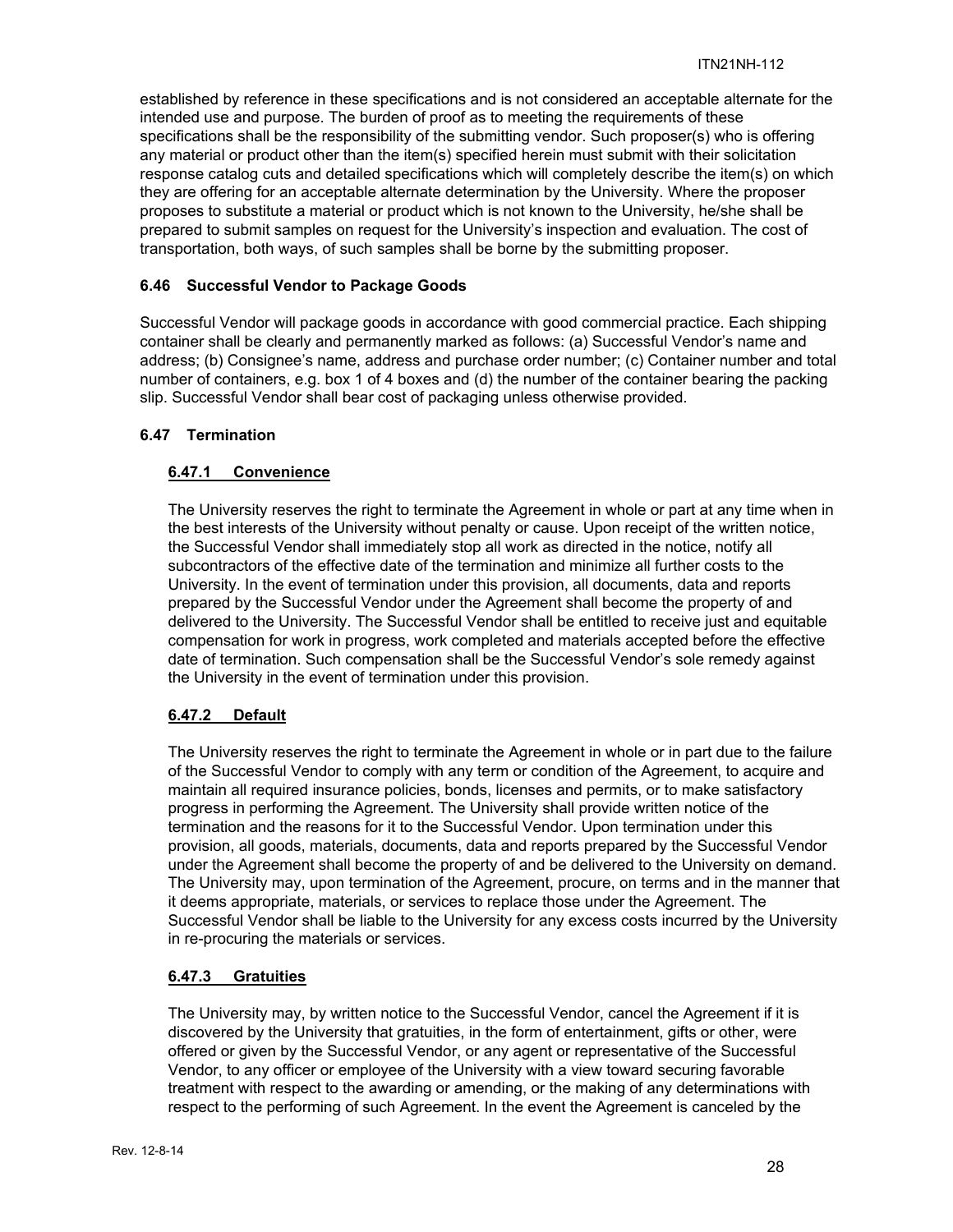University pursuant to this provision, University shall be entitled, in addition to any other rights and remedies, to recover or withhold the amount of the cost incurred by Successful Vendor in providing such gratuities.

# **6.47.4 Insolvency**

The University shall have the right to terminate the Agreement at any time in the event Successful Vendor files a petition in bankruptcy; or is adjudicated bankrupt; or if a petition in bankruptcy is filed against Successful Vendor and not discharged within thirty (30) days; of if Successful Vendor becomes insolvent or makes an assignment for the benefit of its creditors or an arrangement pursuant to any bankruptcy law; of if a receiver is appointed for Successful Vendor or its business.

# **6.47.5 Lack of Funds**

The State of Florida's and UF's performance and obligation to pay under this Agreement is contingent upon an annual appropriation by the Florida State Legislature. The Agreement may be canceled without further obligation on the part of the University of Florida in the event that sufficient appropriated funding is unavailable to assure full performance of the terms. The Successful Vendor shall be notified in writing of such non-appropriation as soon as reasonably possible. No penalty shall accrue to the University in the event this cancellation provision is exercised. This cancellation provision shall not be construed so as to permit the University to terminate the Agreement in order to acquire similar equipment, material, supplies or services from another party.

## **6.47.6 Stop Work Order**

The University may at any time, by written order to the Successful vendor, require the Successful Vendor to stop all or any part of the work called for by the Agreement for a period of ninety (90) days after the order is delivered to the Successful Vendor, and for any further period to which the parties may agree. The order shall be specifically identified as a Stop Work Order issued under this provision. Upon receipt of the order, the Successful Vendor shall immediately comply with its terms and take all reasonable steps to minimize the incidence of costs allocable to the work covered by the order during the period of work stoppage. If a Stop Work Order issued under this provision is canceled or the period of the order or any extension expires, the Successful Vendor shall resume work. The University shall make an equitable adjustment in the delivery schedule or Agreement price, or both, and the Agreement shall be amended in writing accordingly.

# **6.47.7 Suspension or Debarment**

The University may by written notice to the Successful Vendor immediately terminate the Agreement if the University determines that the Successful Vendor has been debarred, suspended or otherwise lawfully prohibited from participating in any public procurement activity, including but limited to, being disapproved as a subcontractor Vendor of any public procurement unit or other governmental body.

# **6.47.8 Continuation of Performance Through Termination**

The Successful Vendor shall continue to perform, in accordance with the requirements of Agreement, up to the date of termination, as directed in the termination notice.

#### **6.48 Title and Risk of Loss**

The title and risk of loss of the goods and equipment shall not pass to University until University actually receives the goods and equipment at the point or points of delivery.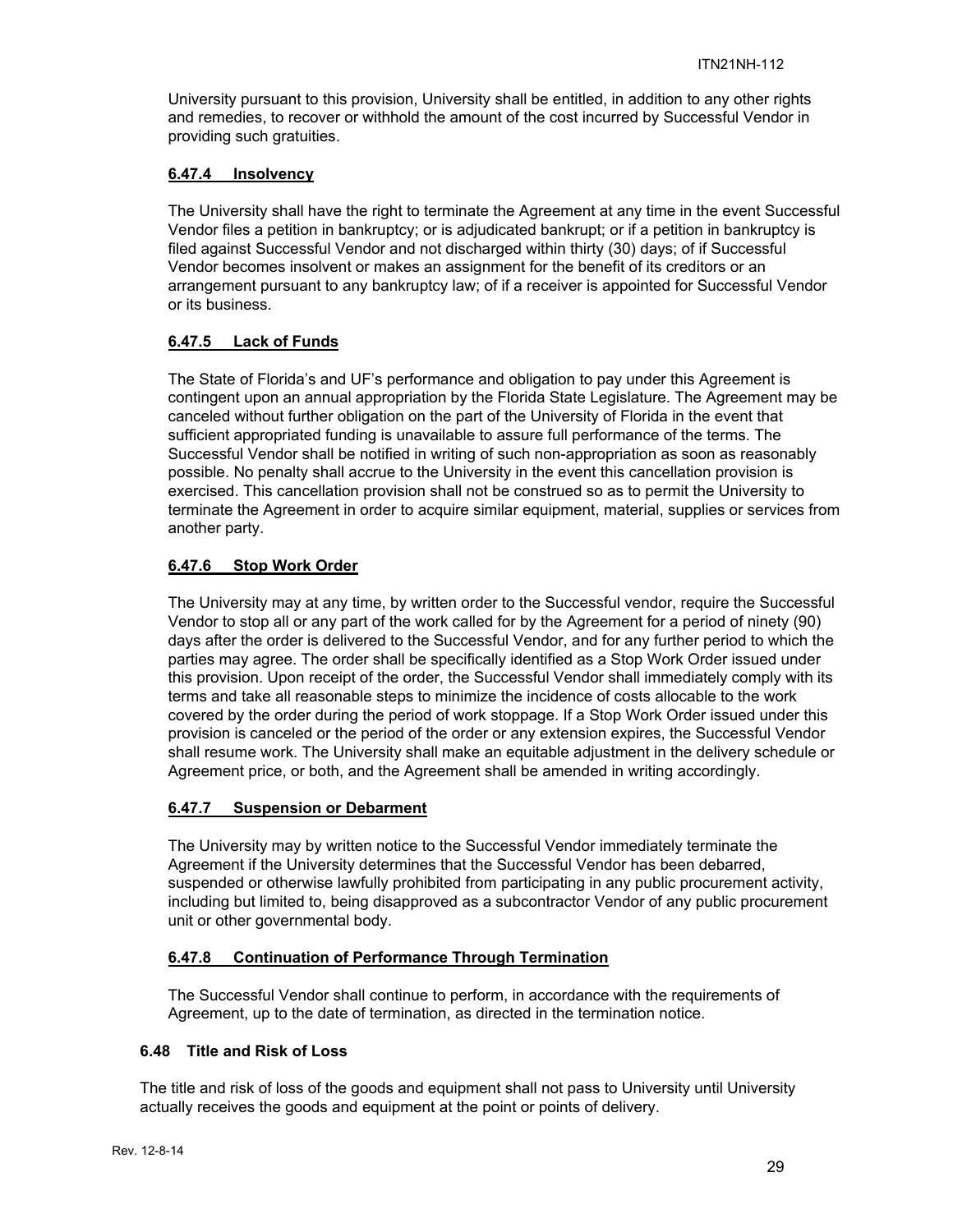#### **6.49 Warranties**

In addition to any implied warranties, Successful Vendor warrants that the goods furnished will conform to the specifications, drawings, and descriptions listed herein, and to the sample or samples if any, furnished by the Successful Vendor. In the event of a conflict between the specifications, drawings, and descriptions, the specifications shall govern.

# **6.50 Payment Card Industry Data Security Standard.**

For e-commerce business and/or credit card transactions, Proposer agrees to be bound by the requirements and terms of the Rules of all applicable Card Associations, as amended from time to time, and be solely responsible for security and maintaining confidentiality of Card transactions processed by means of electronic commerce up to the point of receipt of such transactions by Bank.

Proposer is required to be in compliance with the requisites of the SAS 70 and/or Payment card Industry Data Security Standard and provide written attestation of compliance annually.

#### **6.51 Payment and Invoice Information**

All invoices will need to contain either a **UF purchase order number** or the **8-digit department ID number** of the department with which you are doing business. Please include your Tax Identification number. All invoices for payment should be submitted to the University of Florida via:

Email: UFL.invoices@edmgroup.com

Or by Fax: 1-570-496-5411

Or by Mail: University of Florida Attn: Accounts Payable PO Box 3357 Scranton, PA 18505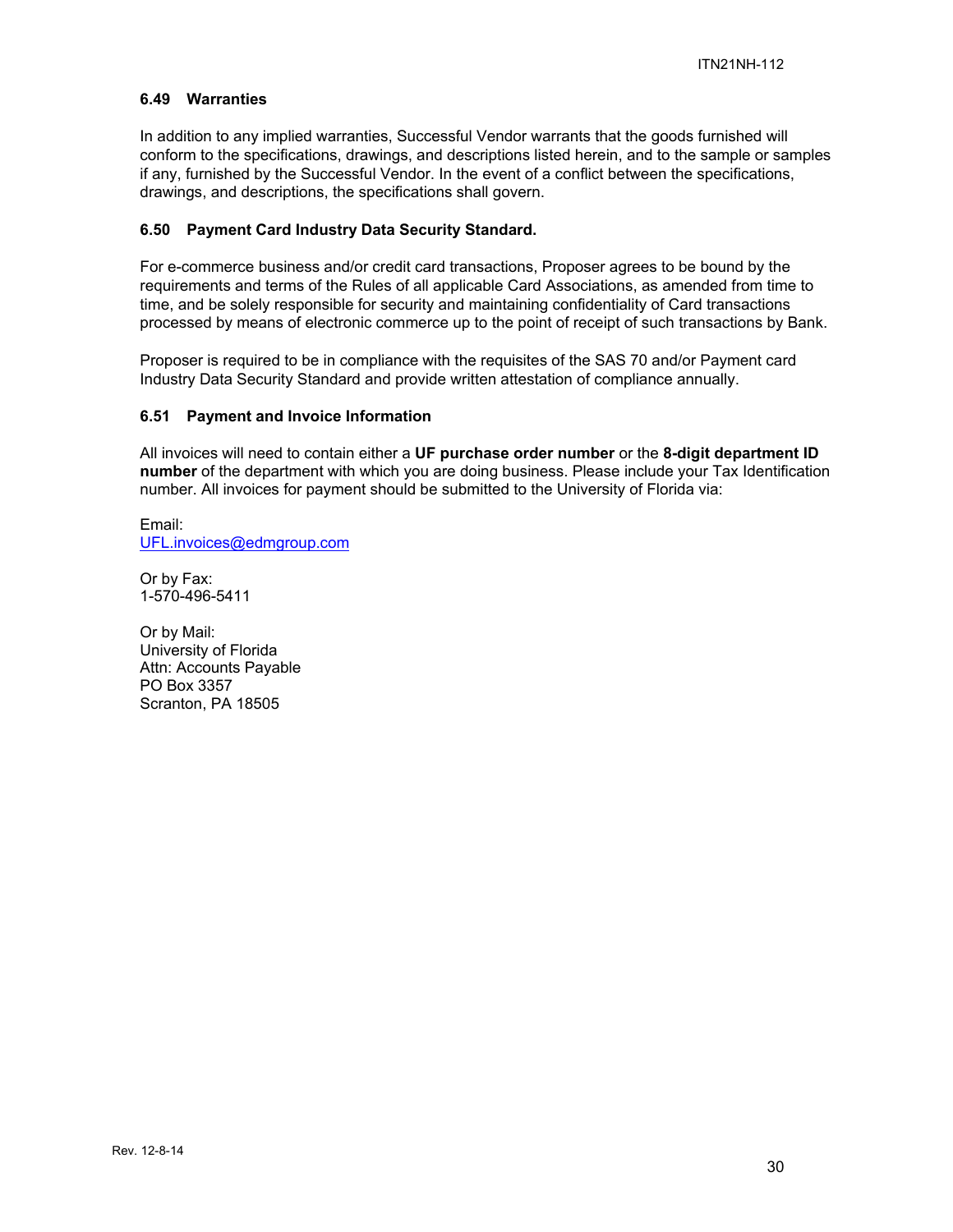#### **7.0 Certifications and Forms**

#### **7.1 Certification of Proposal**

Explanation: This certification attests to the vendor's awareness of and agreement to the content of this ITN and all accompanying provisions contained herein.

Action: Vendor is to ensure that the following certificate is duly completed and correctly executed by an authorized officer of your company.

This proposal is submitted in response to Invitation to Negotiate # ITN21NH-112 issued by the University of Florida. The undersigned, as a duly authorized officer, hereby certifies that

#### (Vendor Name)

agrees to be bound by the content of this proposal and agrees to comply with the terms, conditions and provisions of the referenced Invitation to Negotiate (ITN) and any addenda thereto in the event of an award. Exceptions are to be noted as stated in the ITN. The proposal shall remain in effect for a period of ninety (90) calendar days as of the Due Date for responses to the ITN.

The undersigned certifies that to the best of his/her knowledge: (check one pf the below and provide information if required)

There is no trustee or employee of the University of Florida who has or whose Relative has an Interest in the entity or entities making this proposal or who is a natural person making this proposal.

There are trustee(s) and/or employee(s) of the University of Florida who have, and/or whose Relative(s) have, an Interest in the entity or entities making this proposal or who is a natural person making this proposal. Describe the nature of the interest held by each trustee, employee, or Relative of the trustee or employee (for example, grandson of Employee X owns the company or spouse of Employee Y is a director of the company).

"Interest" for purposes of this disclosure includes the following: director, trustee, officer, or employee of an entity, any contract with an entity (including consulting), or any partner, proprietor, stock, equity, or other ownership interest in an entity.

"Relative" for the purpose of this disclosure is an individual who is related to the trustee or employee as father, mother, son, daughter, brother, sister, uncle, aunt, first cousin, nephew, niece, husband, wife, father-in-law, mother-in-law, son-in-law, daughter-in-law, brother-in-law, sister-in-law, stepfather, stepmother, stepson, stepdaughter, stepbrother, stepsister, half brother, half sister, grandparent, great grandparent, grandchild, great grandchild, step grandparent, step great grandparent, step grandchild, step great grandchild, person who is engaged to be married to the trustee or employee or who otherwise holds himself or herself out as or is generally known as the person whom the trustee or employee intends to marry or with whom the trustee or employee intends to form a household, or any other natural person having the same legal residence as the trustee or employee"

The undersigned further certifies that their firm (check one) \_\_\_**IS** *or* \_\_\_**IS NOT** currently debarred, suspended, or proposed for debarment by any federal entity. The undersigned agrees to notify the University of any change in this status, should one occur, until such time as an award has been made under this procurement action.